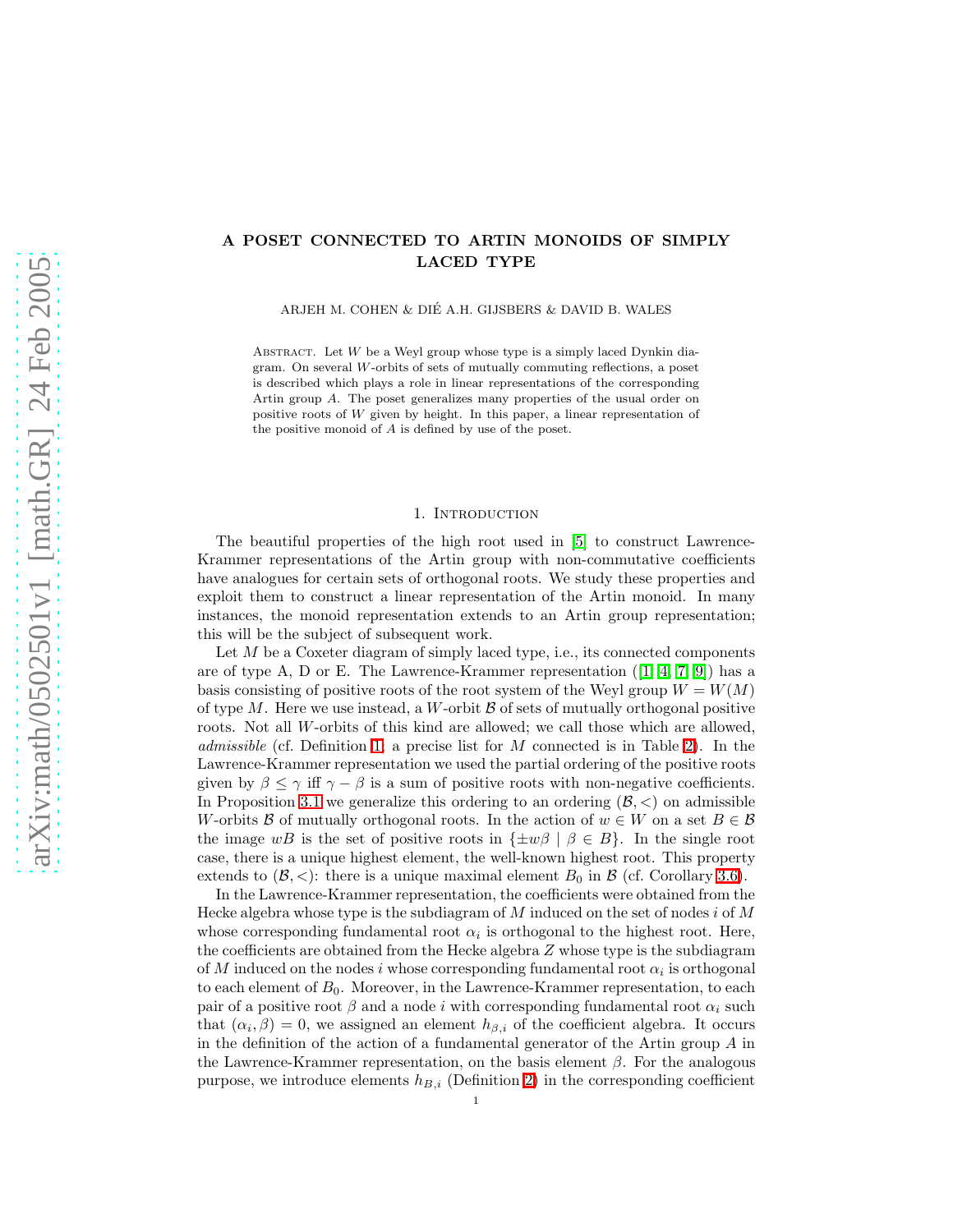algebra Z. These elements are parameterized by pairs consisting of an element B of  $\mathcal B$  and a node i of  $M$  such that the corresponding fundamental root  $\alpha_i$  is orthogonal to all of B.

In analogy to the developments in [\[5\]](#page-21-0) we define a right free Z-module with basis  $x_B$  ( $B \in \mathcal{B}$ ) which is a left module for the positive monoid  $A^+$  of the Artin group A of type M. For each node i of M, the i-th fundamental generator  $s_i$  of  $A^+$  maps onto the linear transformation  $\tau_i$  on V given by the following case division.

<span id="page-1-1"></span>(1) 
$$
\tau_i x_B = \begin{cases} 0 & \text{if } \alpha_i \in B, \\ x_B h_{B,i} & \text{if } \alpha_i \in B^{\perp}, \\ x_{r_i B} & \text{if } r_i B < B, \\ x_{r_i B} - m x_B & \text{if } r_i B > B. \end{cases}
$$

<span id="page-1-2"></span>This leads to the following main result of this paper.

**Theorem 1.1.** Let W be a Weyl group of simply laced type. For  $\beta$  an admissible W-orbit of sets of mutually orthogonal positive roots, there is a partial order  $\lt$  on **B** such that the above defined map  $s_i \mapsto \tau_i$  determines a homomorphism of monoids from  $A^+$  to  $\text{End}(V)$ .

In the sections below, we deal with this construction in detail, the proof of the theorem is in Section 5.

When labeling the nodes of an irreducible diagram  $M$ , we will choose the labeling of  $[3]$ . If M is disconnected, the representations are easily seen to be a direct sum of representations corresponding to the components. Since the poset construction also behaves nicely, it suffices to prove the theorem only for M connected. Therefore, we will assume M to be connected for the greater part of this paper.

### 2. Admissible orbits

Let M be a spherical Coxeter diagram. Let  $(W, R)$  be the Coxeter system of type M with  $R = \{r_1, \ldots, r_n\}$ . Throughout this paper we shall assume that M is simply laced, which means that the order of each product  $r_i r_j$  is at most 3.

By  $\Phi^+$  we denote the positive root system of type M and by  $\alpha_i$  the fundamental root corresponding to the node  $i$  of  $M$ . We are interested in sets  $B$  of mutually commuting reflections. Since each reflection is uniquely determined by a positive root, the set B corresponds bijectively to a set of mutually orthogonal roots of  $\Phi^+$ . We will almost always identify B with this subset of  $\Phi^+$ . The action of  $w \in W$  on B is given by conjugation in case B is described by reflections and by  $w{\beta_1,\ldots,\beta_p} = \Phi^+ \cap {\{\pm w\beta_1,\ldots,\pm w\beta_p}\}\$ in case B is described by positive roots. The action of an element  $w \in W$  on B should not be confused with the action of w on a root: in our case we have  $w{\alpha_i} = {\alpha_i}$  whereas the usual action on roots implies  $w\alpha_i = \alpha_i$ . For example, if  $r_i$  is the reflection about  $\alpha_i$ ,  $r_i\{\alpha_i\} = \{\alpha_i\}$  but  $r_i \alpha_i = -\alpha_i.$ 

The W-orbit  $\beta$  of a set B of mutually orthogonal positive roots is the vertex set of a graph with edges labeled by the nodes of  $M$ , the edges with label j being the unordered pairs  $\{B, r_jB\}$  (so  $r_jB \neq B$ ) for  $B \in \mathcal{B}$ . The results of Section 3 show that if  $\beta$  is admissible, the edges of this graph can be directed so as to obtain a partially ordered set (poset) having a unique maximal element. This section deals with the notion of admissibility.

<span id="page-1-0"></span>We let  $\text{ht}(\beta)$  be the usual height of a root  $\beta \in \Phi^+$  which is  $\sum_i a_i$  where  $\beta =$  $\sum a_i \alpha_i$ .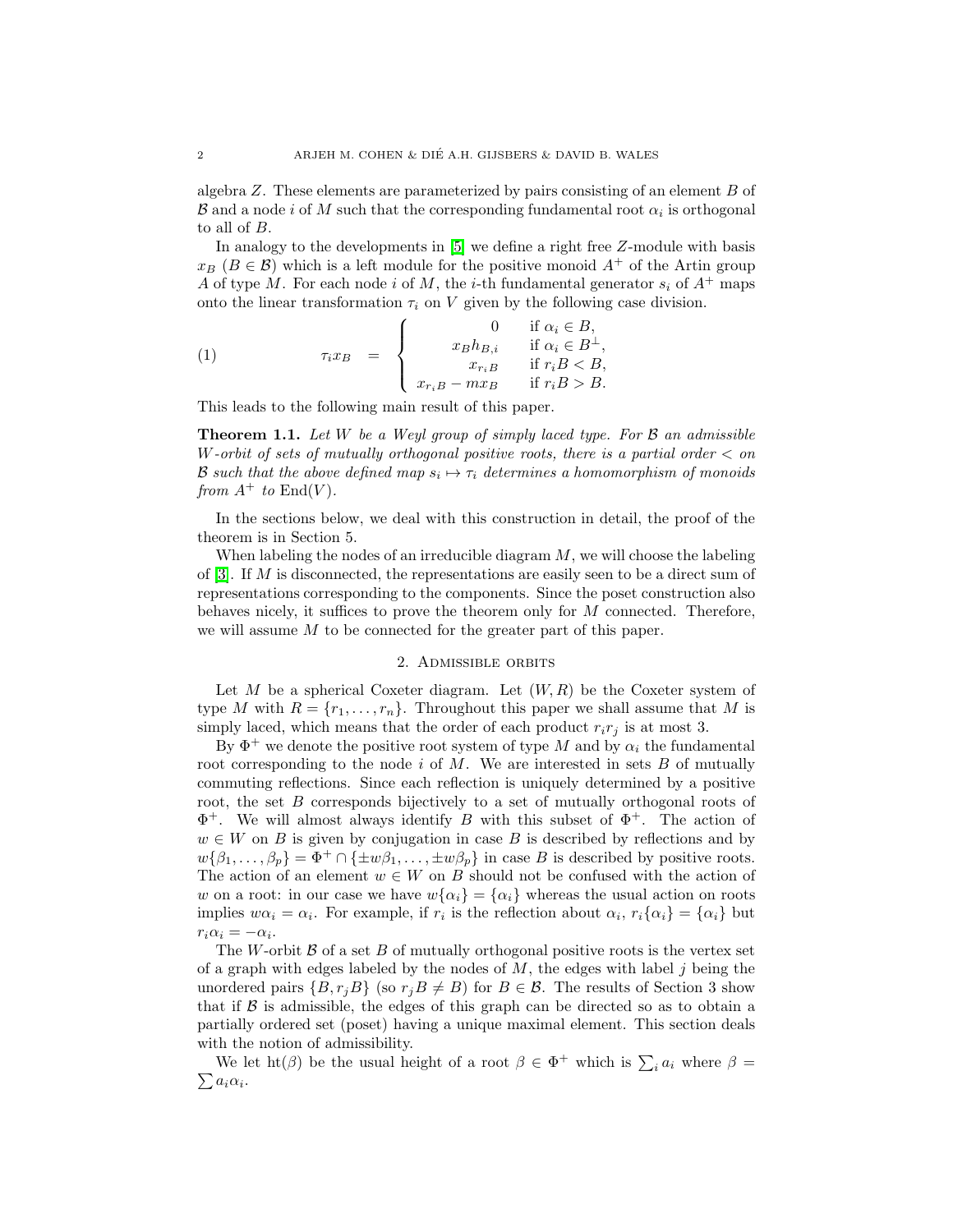**Proposition 2.1.** Let  $M$  be of simply laced type. Every  $W$ -orbit of sets of mutually orthogonal positive roots satisfies the following properties for  $B \in \mathcal{B}$ ,  $j \in M$  and  $\beta, \gamma \in B$ .

- (i) There is no node i for which  $(\alpha_i, \beta) = 1$ ,  $(\alpha_i, \gamma) = -1$  and  $\text{ht}(\beta) = \text{ht}(\gamma) + 1$ .
- (ii) Suppose  $(\alpha_j, \beta) = -1$  and  $(\alpha_j, \gamma) = 1$  with  $\text{ht}(\gamma) = \text{ht}(\beta) + 2$ . Then there is no node i for which  $\alpha_i \in B^{\perp}$  and  $i \sim j$ .

*Proof.* Let B be a set of mutually orthogonal positive roots, and  $\beta, \gamma \in B$ .

(i). Suppose there is a node i for which  $(\alpha_i, \beta) = 1$ ,  $(\alpha_i, \gamma) = -1$  and  $\text{ht}(\beta) =$ ht(γ) + 1. As  $\beta$  and γ are orthogonal we have  $(\beta, \gamma + \alpha_i) = 1$  so  $\beta - \gamma - \alpha_i \in \Phi$ . This is not possible as  $ht(\beta - \gamma - \alpha_i) = 0$ .

(ii). Let  $\beta$  and  $\gamma$  be as in the hypothesis and assume there is an i for which  $\alpha_i \in B^{\perp}$ and  $i \sim j$ . Then  $(\alpha_i, \gamma - \alpha_j) = 1$ , so  $\gamma - \alpha_j - \alpha_i$  is a root. As  $\text{ht}(\gamma) = \text{ht}(\beta) + 2$ we have  $\text{ht}(\gamma - \alpha_j - \alpha_i) = \text{ht}(\beta)$ . But  $(\beta, \gamma - \alpha_j - \alpha_i) = 1$ , so  $\beta - \gamma + \alpha_j + \alpha_i$  is a root which contradicts ht( $\beta - \gamma + \alpha_i + \alpha_i$ ) = 0.

<span id="page-2-0"></span>**Definition 1.** Let  $\beta$  be a W-orbit of sets of mutually orthogonal positive roots. We say that B is admissible if for each  $B \in \mathcal{B}$  and i, j ∈ M with i  $\not\sim j$  and  $\gamma, \gamma - \alpha_i + \alpha_j \in B$ , we have  $r_i B = r_j B$ .

Not all W-orbits on sets of mutually orthogonal positive roots are admissible. The W-orbit of the triple  $\{\alpha_1 + \alpha_2 + \alpha_3, \alpha_2 + \alpha_3 + \alpha_4, \alpha_1 + \cdots + \alpha_5\}$  of positive roots for  $M = D_5$  is a counterexample. Suppose that M is disconnected with components  $M_i$ . Then  $\beta$  is admissible if and only if each of the corresponding  $W(M_i)$ -orbits is admissible. So there is no harm in restricting our admissibility study to the case where  $M$  is connected. In that case, Proposition [2.3](#page-2-1) below gives a full characterization of admissible orbits.

<span id="page-2-2"></span>**Lemma 2.2.** Let r be a reflection in W and let  $\beta, \gamma$  be two mutually orthogonal positive roots moved by  $r$ . Then there exists a reflection  $s$  which commutes with  $r$ such that  $\{\beta\} = rs\{\gamma\}.$ 

*Proof.* Let  $\delta_r$  be the positive root corresponding to the reflection r. Now  $r\{\beta\} =$  $\{\pm\beta\pm\delta_r\}\cap\Phi^+$  and  $(\gamma,\beta\pm\delta_r)=\pm(\gamma,\delta_r)$ . Using this we can construct a new positive root  $\delta$  depending on  $(\beta, \delta_r)$ ,  $(\gamma, \delta_r)$  as indicated in the table below.

| $(\beta,\delta_r)$ | $(\gamma,\delta_r)$ | $+\delta$               |
|--------------------|---------------------|-------------------------|
|                    |                     | $\beta+\gamma-\delta_r$ |
|                    |                     | $\beta-\gamma-\delta_r$ |
| — 1                |                     | $\beta-\gamma+\delta_r$ |
|                    |                     | $+\gamma+\delta_r$      |

It is easy to check that the reflection s with root  $\delta$  commutes with r and indeed  $\{\beta\} = rs\{\gamma\}.$ 

<span id="page-2-1"></span>Proposition 2.3. Let M be connected. The following statements concerning a W-orbit  $\beta$  of sets of mutually orthogonal positive roots are equivalent.

- $(i)$  B is admissible.
- (ii) For each pair r, s of commuting reflections of W and each  $B \in \mathcal{B}$  such that  $\gamma$ and  $rs\gamma$  both belong to B, we have  $rB = sB$ .
- (iii) For each reflection r of W and each  $B \in \mathcal{B}$  the size of r $B \setminus B$  is one of  $0, 1, 2, 4.$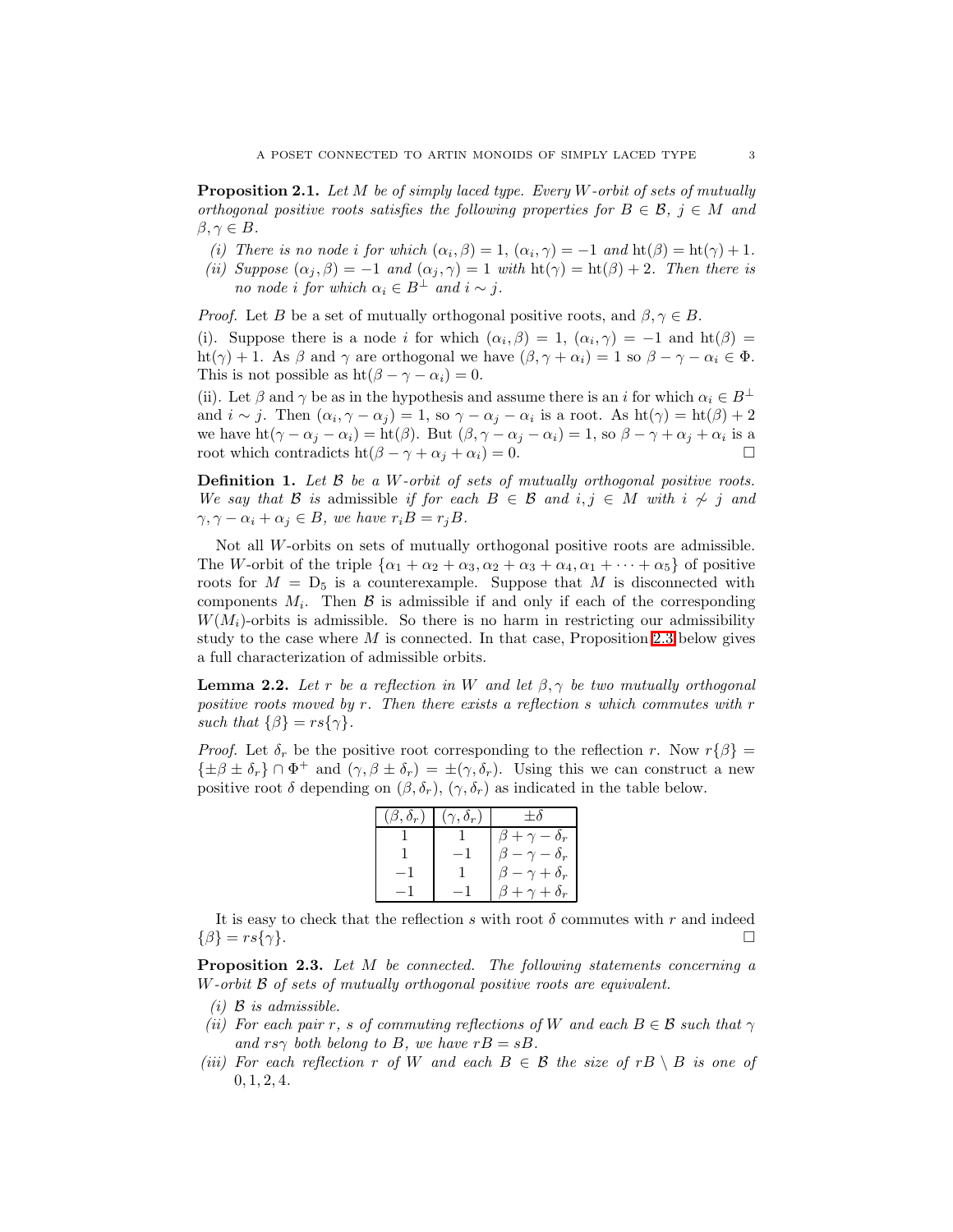### (iv) B is one of the orbits listed in Table [2.](#page-5-0)

Below in the proof we show that four is the maximum possible roots in  $rB \setminus B$ which can be moved and so only three is ruled out in part (iii).

*Proof.* (i)  $\implies$  (ii). By (i), assertion (ii) holds when r and s are fundamental reflections. The other cases follow by conjugation since each pair of commuting reflections is conjugate to a pair of fundamental conjugating reflections. (As each reflection is conjugate to a fundamental reflection, the reflections orthogonal to it can be determined and the system of roots orthogonal to a reflection has the type obtained by removing nodes connected to the extending node of the affine diagram.)

(ii)  $\implies$  (iii). When all  $r, s \in W$  move at most two mutually orthogonal roots, the implication holds trivially. If  $r$  would move five mutually orthogonal roots then the  $6 \times 6$  Gram matrix for these roots together with the root of r is not positive semi-definite as its determinant is  $-16$ , a contradiction. Hence r moves at most 4 roots.

Assume we have a  $B \in \mathcal{B}$  such that r moves precisely three roots of B, say  $\beta_1, \beta_2, \beta_3$ . By Lemma [2.2](#page-2-2) we know there exists a reflection s such that  $\beta_1 = rs\beta_2$ . Now  $\beta_2 = \beta_1 \pm \delta_r \pm \delta_s$  with  $\delta_r$ ,  $\delta_s$  the positive roots corresponding to r and s, respectively. As  $\beta_3$  is orthogonal to  $\beta_1$  and  $\beta_2$ , we find  $(\beta_3, \delta_s) = \pm (\beta_3, \delta_r)$ , so s moves  $\beta_3$  as well. But obviously  $r\beta_3 \neq s\beta_3$ , so  $rB \neq sB$ , which contradicts (ii).

(iii)  $\implies$  (i). Let  $B \in \mathcal{B}$  and  $i, j \in M$  with  $i \not\sim j$  and  $\gamma, \gamma - \alpha_i + \alpha_j \in B$ . When both  $r_i, r_j$  do not move any other root then  $r_i B = r_j B$ . Without loss of generality we can assume  $r_i$  moves four roots of B. Let  $\beta$  be a third root in B moved by  $r_i$ . As β has to be orthogonal to  $\gamma, \gamma - \alpha_i + \alpha_j$  we find  $(\alpha_i, \beta) = (\alpha_j, \beta)$ , so  $\beta - \alpha_i - \alpha_j$  or  $\beta + \alpha_i + \alpha_j$  is a positive root as well. This root is also moved by  $r_i$  and mutually orthogonal to  $\gamma, \gamma - \alpha_i + \alpha_j$  and  $\beta$ .

So now  $\{\gamma, \gamma - \alpha_i + \alpha_j, \beta, \beta - \alpha_i - \alpha_j\} \subseteq B$ . But these 4 roots are also the roots moved by  $r_j$ . We know from above that 4 is the maximal number of mutually orthogonal roots moved by  $r_i$  (or by  $r_j$  for that matter). We find  $r_iB = r_jB$  which proves  $\beta$  is admissible.

At this point we have achieved equivalence of (i), (ii), and (iii), a fact we will use throughout the remainder of the proof.

(iii)  $\implies$  (iv). In Table [1,](#page-4-0) we have listed all W-orbits of sets of mutually orthogonal positive roots. It is straightforward to check this (for instance by induction on the size  $t$  of such a set), so we omit the details. For all orbits in Table [1](#page-4-0) but not in Table [2](#page-5-0) we find, for some set B in the orbit  $\mathcal{B}$ , a reflection r which moves precisely three roots.

We will use the observation that if  $B$  belongs to a non-admissible orbit for  $W$ of type  $M$ , then it also does not belong to an admissible orbit for  $W$  of any larger type.

For  $M = D_n$  the sets not in Table [2](#page-5-0) contain at least one pair of roots  $\varepsilon_i - \varepsilon_j$ ,  $\varepsilon_i + \varepsilon_j$ but also at least one root  $\varepsilon_p \pm \varepsilon_q$  without the corresponding other positive root containing  $\varepsilon_p, \varepsilon_q$ . (Here the  $\varepsilon_i$  are the usual orthogonal basis such that  $\Phi^+$  =  $\{\varepsilon_i \pm \varepsilon_j \mid i < j\}$ .) For these sets the reflection corresponding to a positive root  $\varepsilon_j \pm \varepsilon_q$  moves precisely three roots.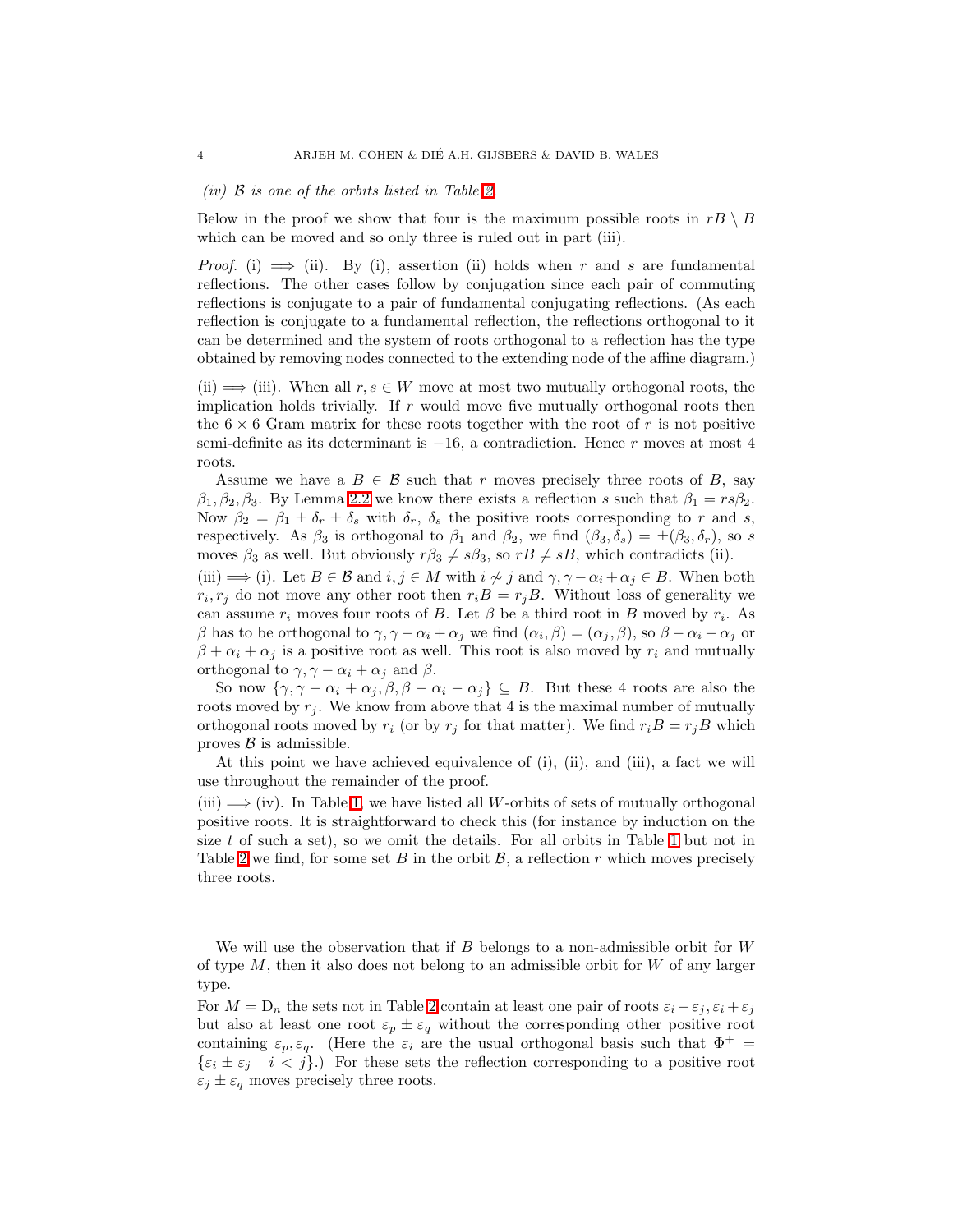| М              | В              | B                                                                                                                                                                                      |
|----------------|----------------|----------------------------------------------------------------------------------------------------------------------------------------------------------------------------------------|
| $A_n$          | t              | $\alpha_1, \alpha_3, \ldots, \alpha_{2t-1}$                                                                                                                                            |
| $D_n$          | $t\,$          | $\{\alpha_i, \beta_i \mid i = 1, 3, \ldots, n, 2k-1\}$ $\cup$ $\overline{\{\alpha_i \mid i = 2k+1, 2k+3, \ldots, n, 2t-1\}}$                                                           |
| $\mathbf{D}_n$ | n/2            | $\{\alpha_1,\alpha_3,\ldots,\alpha_{n-3},\alpha_n\}$<br>$\{\alpha_2\}$                                                                                                                 |
| $E_6$          | $\mathbf{1}$   |                                                                                                                                                                                        |
| $E_6$          | 2              | $\{\alpha_2,\alpha_5\}$                                                                                                                                                                |
| $E_6$          | 3              | $\{\alpha_2,\alpha_3,\alpha_5\}$                                                                                                                                                       |
| $\mathrm{E}_6$ | 4              | $\{\alpha_2, \alpha_3, \alpha_5, \alpha_2 + \alpha_3 + 2\alpha_4 + \alpha_5\}$                                                                                                         |
| $\mathrm{E}_7$ | 1              | $\{\alpha_2\}$                                                                                                                                                                         |
| E <sub>7</sub> | $\overline{2}$ | $\{\alpha_2,\alpha_5\}$                                                                                                                                                                |
| $\mathrm{E}_7$ | 3              | $\{\alpha_2,\alpha_5,\alpha_7\}$                                                                                                                                                       |
| $\mathrm{E}_7$ | 3              | $\{\alpha_2,\alpha_3,\alpha_5\}$                                                                                                                                                       |
| $\mathrm{E}_7$ | 4              | $\{\alpha_2, \alpha_3, \alpha_5, \alpha_7\}$                                                                                                                                           |
| E <sub>7</sub> | 4              | $\{\alpha_2, \alpha_3, \alpha_5, \alpha_2 + \alpha_3 + 2\alpha_4 + \alpha_5\}$                                                                                                         |
| $\mathrm{E}_7$ | 5              | $\{\alpha_2, \alpha_3, \alpha_5, \alpha_7, \alpha_0\}$                                                                                                                                 |
| $\mathrm{E}_7$ | 6              | $\{\alpha_2, \alpha_3, \alpha_5, \alpha_7, \alpha_2 + \alpha_3 + 2\alpha_4 + \alpha_5, \alpha_0\}$                                                                                     |
| $\mathrm{E}_7$ | 7              | $\{\alpha_2, \alpha_3, \alpha_5, \alpha_7, \alpha_2+\alpha_3+2\alpha_4+\alpha_5, \alpha_2+\alpha_3+2\alpha_4+2\alpha_5+2\alpha_6+\alpha_7, \alpha_0\}$                                 |
| $E_8$          | $\mathbf{1}$   | $\{\alpha_2\}$                                                                                                                                                                         |
| $E_8$          | $\overline{2}$ | $\{\alpha_2,\alpha_5\}$                                                                                                                                                                |
| $E_8$          | 3              | $\{\alpha_2,\alpha_3,\alpha_5\}$                                                                                                                                                       |
| $E_8$          | 4              | $\{\alpha_2,\alpha_3,\alpha_5,\alpha_7\}$                                                                                                                                              |
| $E_8$          | 4              | $\{\alpha_2, \alpha_3, \alpha_5, \alpha_2 + \alpha_3 + 2\alpha_4 + \alpha_5\}$                                                                                                         |
| $E_8$          | 5              | $\{\alpha_2,\alpha_3,\alpha_5,\alpha_7,\alpha_0\}$                                                                                                                                     |
| $E_8$          | 6              | $\{\alpha_2,\alpha_3,\alpha_5,\alpha_7,\alpha_0,\bar{\alpha}_0\}$                                                                                                                      |
| $E_8$          | 7              | $\{\alpha_2,\alpha_3,\alpha_5,\alpha_7,\alpha_2+\alpha_3+2\alpha_4+\alpha_5,\alpha_0,\bar{\alpha}_0\}$                                                                                 |
| $E_8$          | 8              | { $\alpha_2, \alpha_3, \alpha_5, \alpha_7, \alpha_2 + \alpha_3 + 2\alpha_4 + \alpha_5, \alpha_2 + \alpha_3 + 2\alpha_4 + 2\alpha_5 + 2\alpha_6 + \alpha_7, \alpha_0, \bar{\alpha}_0$ } |

<span id="page-4-0"></span>TABLE 1. For  $M = A_n$  we have  $t \leq \frac{n+1}{2}$  and for  $M = D_n$  we have  $t \leq \frac{n}{2}$ . For  $M = D_n$  we write  $\tilde{\beta}_{n-1} = \alpha_n$  and  $\beta_{2t+1} =$  $\alpha_n + \alpha_{n-1} + 2\alpha_{n-2} + \ldots + 2\alpha_{2t+2} + \alpha_{2t+1}$ . In  $E_7$  and  $E_8$  we use  $\alpha_0 = 2\alpha_1 + 2\alpha_2 + 3\alpha_3 + 4\alpha_4 + 3\alpha_5 + 2\alpha_6 + \alpha_7$  and  $\bar{\alpha}_0 =$  $2\alpha_1 + 3\alpha_2 + 4\alpha_3 + 6\alpha_4 + 5\alpha_5 + 4\alpha_6 + 3\alpha_7 + 2\alpha_8$ , the respective highest roots.

Suppose  $M = \mathbb{E}_n$ . The orbit of sets of three mutually orthogonal roots which is not in Table [2](#page-5-0) is the orbit of  $\{\alpha_2, \alpha_3, \alpha_5\}$ , which is not admissible in the subsystem of type  $D_4$  corresponding to these three roots and  $\alpha_4$ , as  $r_4$  moves all three roots.

The orbit of four mutually orthogonal positive roots not in Table [2](#page-5-0) contains the set  $\{\alpha_2, \alpha_3, \alpha_5, \alpha_7\}$  and  $r_4$  moves exactly three of these.

The orbit of five mutually orthogonal positive roots not in Table [2](#page-5-0) contains the set  $\{\alpha_2, \alpha_3, \alpha_5, \alpha_7, \alpha_0\}$  and  $r_4$  moves again exactly three of these.

If  $M = E_7$ , the orbit of sets of six mutually orthogonal positive roots containing  $\{\alpha_2, \alpha_5, \alpha_7, \alpha_3, \alpha_2 + \alpha_3 + 2\alpha_4 + \alpha_5, \alpha_0\}$  remains. Clearly the reflection  $r_1$  moves only the last three roots. If  $M = E_8$ , the orbit of sets of six mutually orthogonal positive roots is not admissible as it contains the orbit of E<sup>7</sup> we just discussed.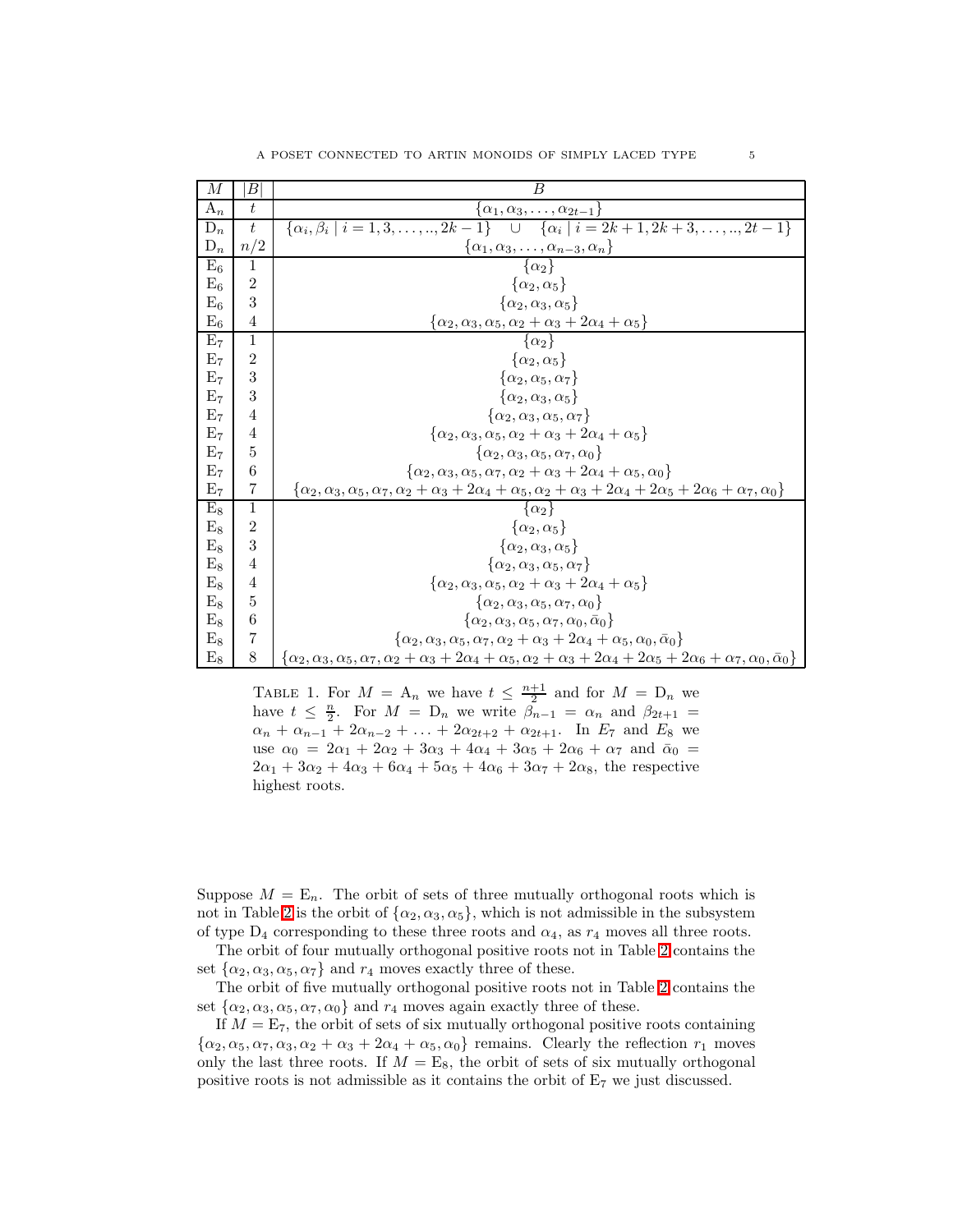| $\overline{M}$ | В              | B                              | Y               | C              | $N_W(B)$                                              |
|----------------|----------------|--------------------------------|-----------------|----------------|-------------------------------------------------------|
| $A_n$          | t              | $(n+1)!$<br>$2^{t}t!(n-2t+1)!$ | $A_{n-2t}$      | $A_{n-2t}$     | $2^t\mathbf{S}_t\mathbf{S}_{n+1-2t}$                  |
| $D_n$          | t              | n!<br>$t!(n-2t)!$              | $A_1^tD_{n-2t}$ | $A_1D_{n-2t}$  | $\overline{2^{2t}}\mathrm{S}_{t}W(\mathrm{D}_{n-2t})$ |
| $D_n$          | 2t             | n!<br>$2^{t}t!(n-2t)!$         | $D_{n-2t}$      | $A_{n-2t-1}$   | $2^{2t}W(B_t)W(D_{n-2t})$                             |
| $E_6$          | 1              | 36                             | $A_5$           | $A_5$          | $\overline{2}S_6$                                     |
| $E_6$          | $\overline{2}$ | 270                            | $A_3$           | $A_2$          | $2^{2+1}S_4$                                          |
| $E_6$          | 4              | 135                            | Ø               | Ø              | $2^4S_4$                                              |
| $E_7$          | 1              | 63                             | $D_6$           | $D_6$          | $2W(D_6)$                                             |
| $E_7$          | $\overline{2}$ | 945                            | $A_1D_4$        | $\rm A_1D_4$   | $2^{2+1+1}W(D_4)$                                     |
| $E_7$          | 3              | 315                            | $D_4$           | A <sub>2</sub> | $2^3S_3W(D_4)$                                        |
| E <sub>7</sub> | 4              | 945                            | $A_1^3$         | $A_{1}$        | $2^{4+3}S_4$                                          |
| E <sub>7</sub> | 7              | 135                            | Ø               | Ø              | $2^7L(3,2)$                                           |
| $E_8$          | 1              | 120                            | E <sub>7</sub>  | E <sub>7</sub> | $2W(E_7)$                                             |
| $E_8$          | 2              | 3780                           | $D_6$           | $A_5$          | $2^{2+1}W(D_6)$                                       |
| $E_8$          | 4              | 9450                           | $D_4$           | $A_2$          | $2^4\mathrm{S}_3 W(\mathrm{D}_4)$                     |
| $\mathrm{E}_8$ | 8              | 2025                           | Ø               | Ø              | $2^{8+3}L(3,2)$                                       |

<span id="page-5-0"></span>TABLE 2. Each row contains the type M, the size of  $B \in \mathcal{B}$ , the size of the W-orbit  $\beta$  containing  $B$ , the Coxeter type Y of the roots orthogonal to B, the type of the Hecke Algebra C defined in Corollary [4.4,](#page-16-0) and the structure of the normalizer in  $W$  of  $B$ , respectively. In the first line for  $D_n$ , we define  $D_{n-2t}$  as being empty if  $n - 2t \leq 1$ . Only one of the roots  $\varepsilon_i \pm \varepsilon_j$  occur for roots in the first line of  $D_n$ . For roots in the second line, both occur.

Finally the orbit of seven mutually orthogonal positive roots in  $E_8$  contains  $\{\alpha_2, \alpha_3, \alpha_5, \alpha_2 + \alpha_3 + 2\alpha_4 + \alpha_5, \alpha_7, \alpha_0, \bar{\alpha}_0\}.$  Here the reflection  $r_8$  moves only the last three roots.

(iv)  $\implies$  (iii). All orbits for type  $A_n$  are admissible as here every reflection moves at most two mutually orthogonal roots.

All sets in the first collection of orbits in  $D_n$  contain from every pair of roots  $\varepsilon_i - \varepsilon_j, \varepsilon_i + \varepsilon_j$  at most one element. So again as for  $A_n$ , every reflection moves at most two mutually orthogonal roots.

All sets in the second collection of orbits in  $D_n$  contain from every pair of roots  $\varepsilon_i - \varepsilon_j, \varepsilon_i + \varepsilon_j$  both roots or none of them. So every reflection here will always move an even number of roots, so the size of  $rB \setminus B$  is equal to 0, 2 or 4.

The orbits in  $E_n$  of sets containing fewer than three roots are admissible as every reflection will never move more than two roots. For the remaining six orbits it is an easy exercise to verify for one chosen set that every reflection moves indeed 0, 1, 2 or 4 roots.  $\Box$ 

We finish this section with some further comments on Table [2.](#page-5-0) If  $B$  is a set of mutually orthogonal positive roots as indicated in Table [2,](#page-5-0) then the type  $Y$  of the system of all roots orthogonal to  $B$  is listed in the table. In the final column of the table we list the structure of the stabilizer in W acting on  $\mathcal{B}$ . If  $\mathcal{B}$  has an element B all of whose members are fundamental roots, this stabilizer can be found in [\[8\]](#page-21-6).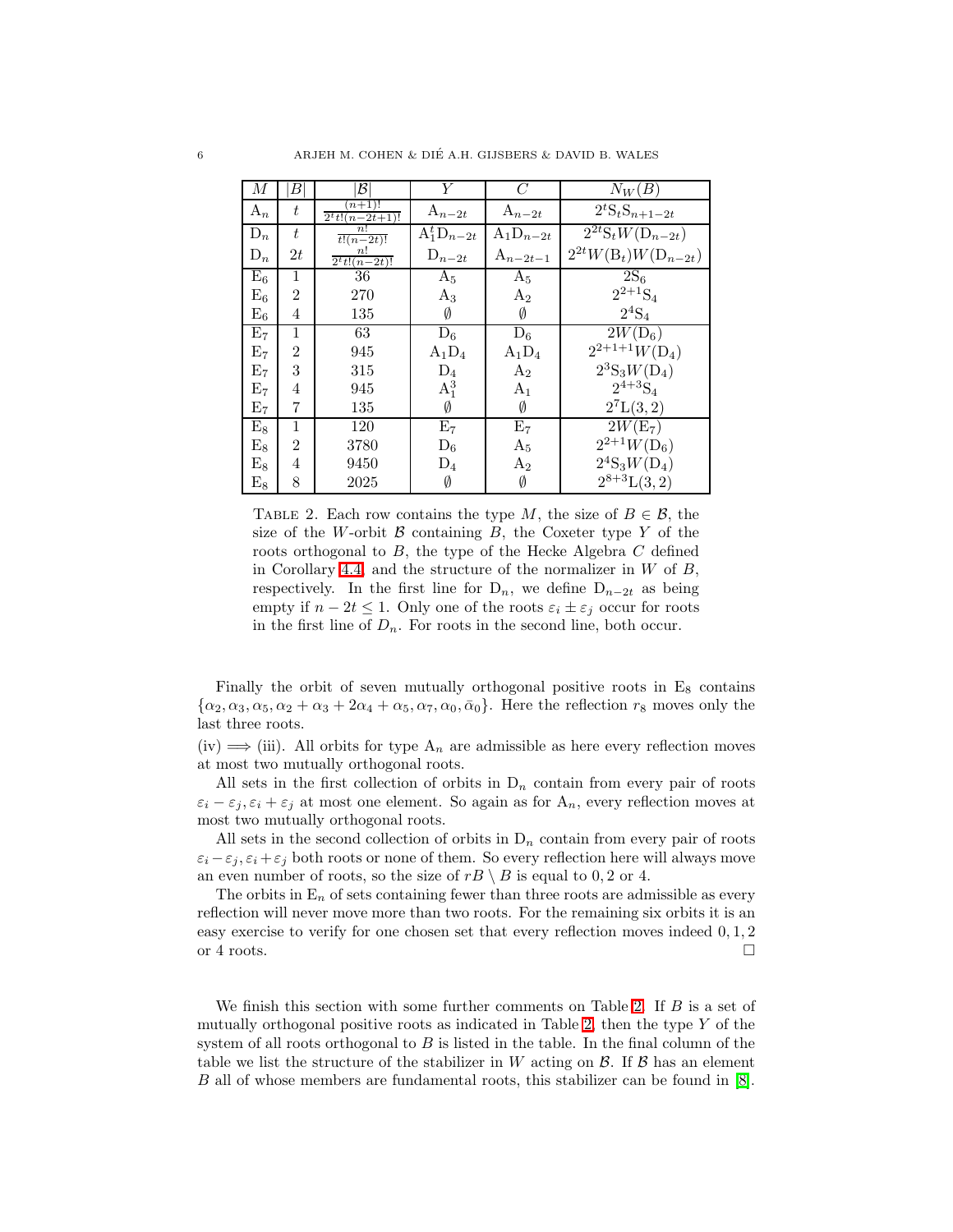Two distinct lines represent different classes; sometimes even more than two, in which case they fuse under an outer automorphism (so they behave identically). This happens for instance for  $M = D_n$  (first line) with  $n = 2t$ . In the second line for  $D_n$ , the permutation action is not faithful.

## 3. POSETS

In this section we show that admissible orbits carry a nice poset structure. An arbitrary W-orbit of sets of mutually orthogonal positive roots satisfies all of the properties of the proposition below except for (iii).

<span id="page-6-0"></span>**Proposition 3.1.** Let M be a spherical simply laced diagram and  $\beta$  an admissible W-orbit of sets of mutually orthogonal positive roots. Then there is an ordering  $\lt$ on B with the following properties.

- (i) For each node i of M and each  $B \in \mathcal{B}$ , the sets B and r<sub>i</sub>B are comparable. Furthermore, if  $(\alpha_i, \beta) = \pm 1$  for some  $\beta \in B$ ,  $r_i B \neq B$ .
- (ii) Suppose  $i \sim j$  and  $\alpha_i \in B^{\perp}$ . If  $r_j B < B$ , then  $r_i r_j B < r_j B$ . Also,  $r_j B > B$ implies  $r_i r_j B > r_j B$ .
- (iii) If  $i \nsim j$ ,  $r_i B \nless B$ ,  $r_j B \nless B$ , and  $r_i B \nless r_j B$ , then  $r_i r_j B \nless r_j B$  and  $r_i r_j B < r_i B$ .
- (iv) If  $i \sim j$ ,  $r_i B < B$ , and  $r_j B < B$ , then either  $r_i r_j B = r_j B$  or  $r_i r_j B < r_j B$ ,  $r_i r_i B < r_i B$ ,  $r_i r_j r_i B < r_i r_j B$ , and  $r_i r_j r_i B < r_j r_i B$ .

It readily follows from the existence result that there is a unique minimal ordering < satisfying the requirements of the proposition (it is the transitive closure of the pairs  $(B, r_iB)$  for  $B \in \mathcal{B}$  and j a node of M such that  $r_iB > B$ ). This poset  $(\mathcal{B}, \langle \rangle)$ with this minimal ordering is called the *monoidal poset* (with respect to  $W$ ) on  $\beta$ (so  $\beta$  should be admissible for the poset to be monoidal).

*Proof.* We define the relation  $\lt$  on  $\mathcal B$  as follows: for  $B, C \in \mathcal B$  we have  $B \lt C$  iff there are  $\beta \in B \setminus C$  and  $\gamma \in C \setminus B$ , of minimal height in  $B \setminus C$ , respectively  $C \setminus B$ , such that  $ht(\beta) < ht(\gamma)$ . It is readily verified that  $\lt$  is an ordering. We show that it also satisfies properties (i),...,(iv).

We will need various properties involving the actions of the  $r_i$  on  $\beta$ . Clearly, if  $\alpha_i \in B^{\perp}$ , then  $r_i B = B$ . As described earlier, if  $\alpha_i$  is in B we replace  $r_i \alpha_i = -\alpha_i$ with  $\alpha_i$  and say  $\alpha_i$  is fixed. Note that then also  $r_i B = B$ . If  $(\alpha_i, \beta) = \pm 1$ , we say  $r_i$  moves  $\beta$ . In this case with Proposition [3.1\(](#page-6-0)i) in mind, we see  $r_i B \neq B$  and we say  $r_i$  lowers B if  $B > r_iB$  and we say  $r_i$  raises B if  $B < r_iB$ . We also use this for a single root  $\beta$ : if  $\beta + \alpha_i$  is a root, we say  $r_i$  raises  $\beta$  and if  $\beta - \alpha_i$  is a root we say  $r_i$  lowers  $\beta$ .

(i). If  $\alpha_i$  is orthogonal to each member of B or  $\alpha_i \in B$ , then  $r_i B = B$ , so B and  $r_i B$ are comparable. So we may assume that  $(\alpha_i, \beta) = \pm 1$  for at least one  $\beta$ . Notice if  $(\beta, \alpha_i) = \pm 1$ , that  $r_i \beta = \beta \pm \alpha_i$  is in  $\Phi$  but not in B as  $(\beta, \beta \pm \alpha_i) = 2 \pm 1 \neq 0$  whereas different elements of B are orthogonal. In particular,  $r_i B \neq B$ . If  $(\beta, \alpha_i) = \pm 1$ holds for exactly one member of B, then clearly  $r_iB$  and B are comparable. Suppose now B and  $r_iB$  are not comparable. Then there exist at least one  $\beta \in B \setminus r_iB$ and one  $\gamma \in B$  such that  $\text{ht}(\beta) = \text{ht}(r_i\gamma)$  and  $r_i\gamma$  is an element of minimal height in  $r_iB \setminus B$ . Clearly  $\beta \neq r_i\gamma$  as they are in different sets by their definition. As  $\gamma \in B \setminus r_iB$  we have  $\text{ht}(\gamma) \geq \text{ht}(\beta)$  by our assumption that  $\beta$  is of minimal height in  $B \setminus r_iB$ . As ht  $r_i\gamma = \hbar \beta$  we have  $(\alpha_i, \gamma) = 1$ . Also  $r_i\beta \in r_iB \setminus B$  and as  $r_i\gamma$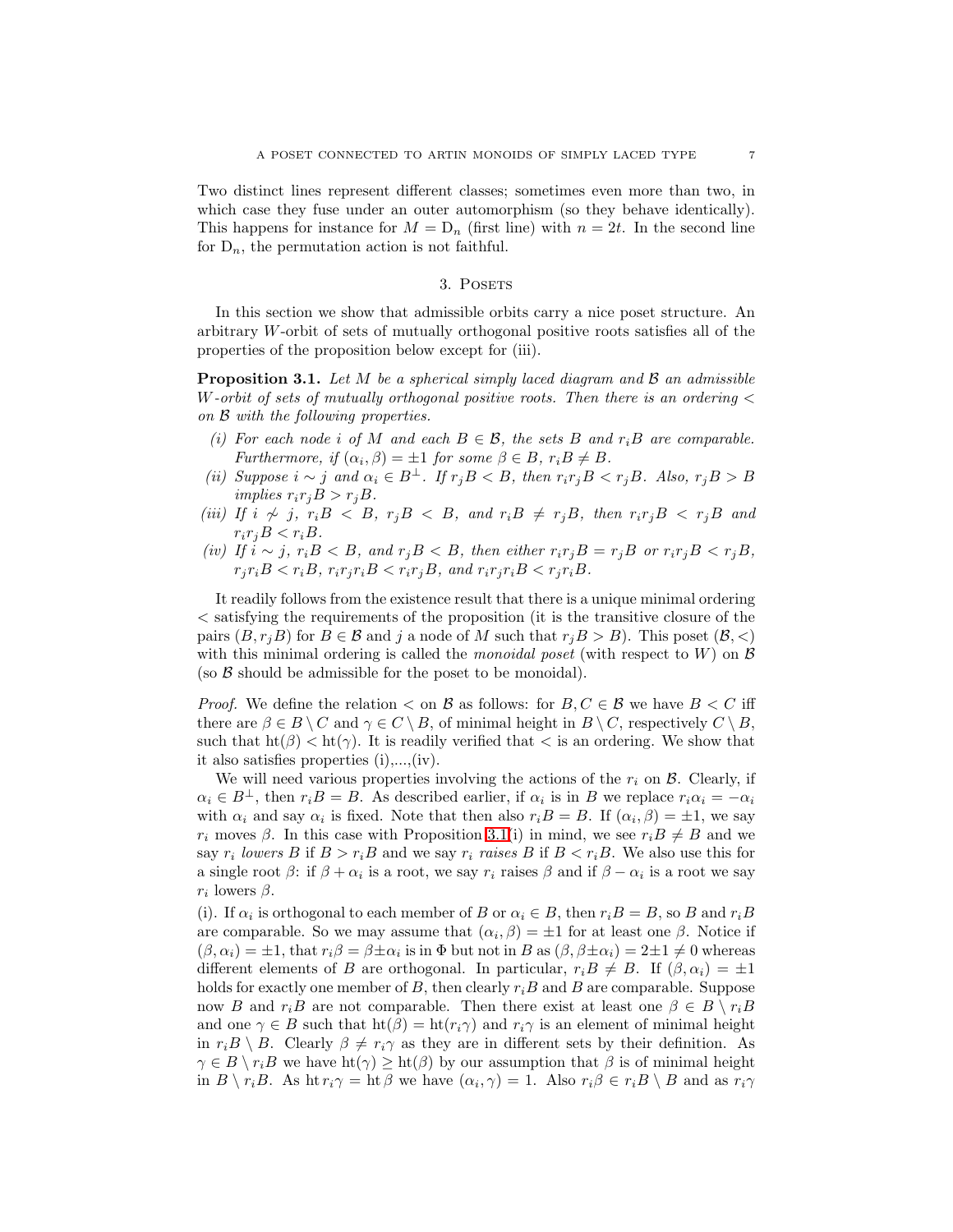with  $\text{ht}(r_i\gamma) = \text{ht}(\beta)$  is of minimal height in  $r_iB \setminus B$  we see  $\text{ht}(r_i\beta) \geq \text{ht}(r_i\gamma)$ . In particular we must have  $(\alpha_i, \beta) = -1$ . But according to Condition (i) Proposition [2.1,](#page-1-0) this never occurs.

(ii). By the assumption  $r_jB < B$ , there is a root  $\beta \in B$  of minimal height among those moved by  $r_j$  such that  $\beta - \alpha_j \in r_j B$ . Then  $\beta - \alpha_j$  is minimal among those moved by  $r_i$  in  $r_jB$  and  $\beta - \alpha_i - \alpha_j \in r_i r_jB$ , so  $r_i r_jB < r_jB$ .

The proof for the second assertion is a bit more complicated. By the assumption  $r_iB > B$ , there is no root  $\beta \in B$  of minimal height among those moved by  $r_i$ such that  $\beta - \alpha_j \in r_j B$ . Indeed all that are moved go to  $\beta + \alpha_j$  in  $r_j B$ . Suppose that  $\delta$  has minimal height among the roots moved by  $r_i$  in  $r_jB$ . This implies  $\delta = \gamma \pm \alpha_j$  for some  $\gamma \in B$ . If  $\delta = \gamma + \alpha_j$  for all choices of  $\delta$ , then  $r_i r_j B > r_j B$ , as  $r_i(\gamma + \alpha_j) = \gamma + \alpha_j + \alpha_i$ . So assume that  $\delta = \gamma - \alpha_j$  has minimal height among the roots moved by  $r_i$  in  $r_jB$  for some  $\gamma \in B$ . Let h be the minimal height of all elements of B moved by  $r_i$ . We know each of these roots is raised in height by  $r_j$ and so  $\gamma$  is not one of them. In particular ht( $\gamma$ ) > h. Also ht( $\gamma$ ) - 1 = ht( $\delta$ ) ≤ h+1. It follows that  $h(\gamma) \leq h+2$ . The two cases are  $\gamma$  has height  $h+1$  or  $h+2$ . By Condition (i) for Proposition [2.1](#page-1-0) for  $\gamma$  and  $\beta$  the case  $h+1$  is ruled out. But then Condition (ii) of Proposition [2.1](#page-1-0) with  $\alpha_i$ ,  $\gamma$ , and  $\beta$  rules out the case  $h + 2$ .

(iii). Suppose  $r_jB < B$  and  $r_iB < B$  with  $r_iB \neq r_jB$ . Choose  $\beta$  an element of smallest height in B moved by  $r_j$  for which  $\beta - \alpha_j$  is a root. Choose  $\gamma$  an element of smallest height in B moved by  $r_i$  with  $\gamma - \alpha_i$  a root. We are assuming  $\beta - \alpha_j$  is a root. This means as  $(\alpha_i, \alpha_j) = 0$  that  $\beta \pm \alpha_i$  is a root if and only if  $\beta - \alpha_j \pm \alpha_i$ is a root.

To prove the result we will get a contradiction if we assume  $r_i$  raises  $r_jB$ . Suppose then  $r_i$  raises  $r_jB$ . In this case all elements  $\zeta$  of smallest height in  $r_jB$  which are moved by  $r_i$  have  $\zeta + \alpha_i$  as roots. We will show first that  $\gamma - \alpha_j$  is not a root. If it were,  $r_i$  lowers it as  $\gamma - \alpha_i$  is a root. This means it is a root of smallest height moved by  $r_i$  as  $\gamma$  is a root of smallest height moved by  $r_i$  in B and in  $r_jB$  this has height one smaller. But it is lowered, not raised. This means  $\gamma - \alpha_j$  is not a root.

Depending on  $(\gamma, \alpha_j)$ , either  $\gamma$  or  $\gamma + \alpha_j$  is a root of  $r_jB$ . Suppose  $(\gamma, \alpha_j) = 0$ and so  $\gamma$  is a root of  $r_jB$ . As  $r_i$  raises  $r_jB$ , all elements of smallest height moved by  $r_i$  must be raised. As  $\gamma$  is lowered, there must be an  $r_j \delta \in r_j B$  with  $\delta - \alpha_j$  a root of  $r_jB$  and  $\text{ht}(\delta - \alpha_j)$  less than  $\text{ht}(\gamma)$ . Its height must be one less than  $\text{ht}(\gamma)$ as heights are lowered at most one by  $r_i$ . Now in  $r_iB$ , the elements  $\delta - \alpha_i$  and  $\gamma$  contradict condition (i) for Proposition [2.1.](#page-1-0) Suppose then  $\gamma + \alpha_j$  is root. The smallest height of elements for which  $r_i$  moves roots in  $r_jB$  is now either ht( $\gamma$ ) or ht(γ) – 1. (It cannot be ht(γ) + 1 as  $\gamma + \alpha_j$  is lowered.) If it is height ht(γ) there is an element  $\delta$  of height  $\text{ht}(\gamma)$  which is raised by  $r_i$ . Now  $\delta$  and  $\gamma + \alpha_j$  contradict Condition (i) of Proposition [2.1.](#page-1-0)

We are left with one case in which an element of height  $\text{ht}(\gamma) - 1$  in  $r_jB$  is raised by  $r_i$ . This means there is  $\delta$  in  $B$  of height  $\text{ht}(\gamma)$  which is lowered by  $r_j$ and raised by  $r_i$ . Recall  $\gamma$  is lowered by  $r_i$  and raised by  $r_j$ . As  $i \nsim j$  we have  $\delta + \alpha_i - \alpha_j, \gamma + \alpha_j - \alpha_i$  in  $r_i r_j B$ . Now  $(\delta, \gamma + \alpha_j - \alpha_i) = 2$  so  $\delta = \gamma + \alpha_i - \alpha_j$ . By admissibility of B we have  $r_iB = r_jB$  contradicting the starting assumptions.

(iv). We shall use the results of the following computations throughout the proof. Let  $\epsilon \in B$  and write  $\rho = (\alpha_i, \epsilon)$  and  $\sigma = (\alpha_j, \epsilon)$ . Then  $\epsilon - \rho \alpha_i = r_i(\epsilon)$ ,  $\epsilon - \sigma \alpha_j =$  $r_j(\varepsilon), \epsilon - (\rho + \sigma)\alpha_i - \sigma\alpha_j = r_i r_j(\varepsilon), \epsilon - \rho\alpha_i - (\rho + \sigma)\alpha_j = r_i r_i(\varepsilon), \epsilon - (\rho + \sigma)(\alpha_i + \alpha_j) =$  $r_j r_i r_j(\varepsilon) = r_i r_j r_i(\varepsilon)$ . Note that  $\rho = \sigma = 1$  would imply  $(\alpha_j, \varepsilon - \alpha_i) = 2$ , whence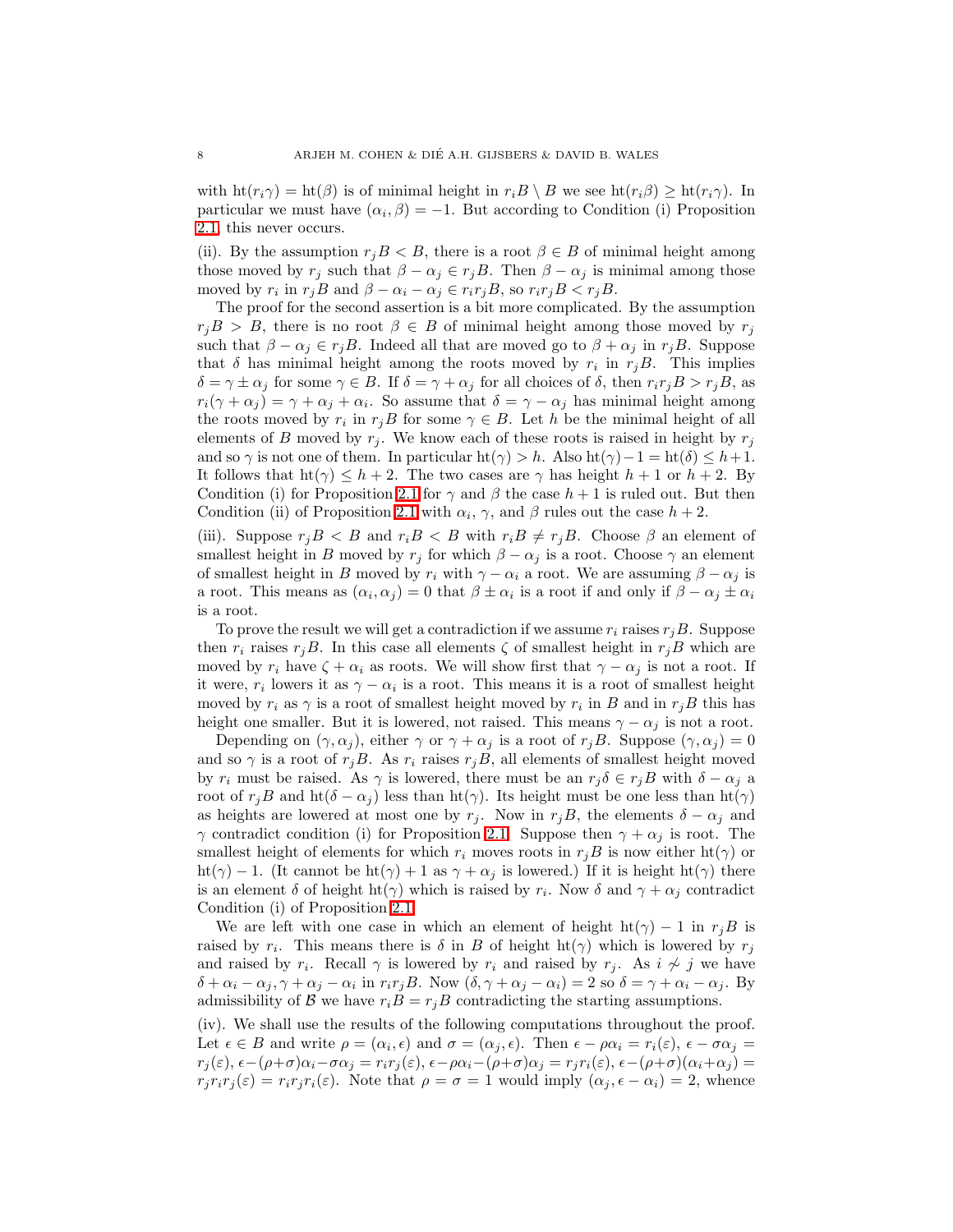$\epsilon = \alpha_i + \alpha_j$ . This means  $r_i r_j B = r_j B$ . To see this, suppose  $\alpha_i + \alpha_j \in B$ . Then  $\alpha_i \in r_j B$  as it is  $r_j(\alpha_i + \alpha_j)$ . Now all other elements of  $r_j B$  are orthogonal to  $\alpha_i$ as  $\alpha_i$  is one of the elements. Now  $r_i r_j B = r_j B$ . So we can assume this does not occur.

By assumption, there are  $\beta, \gamma \in B$  such that  $\beta - \alpha_i \in r_iB$  and  $\gamma - \alpha_i \in r_iB$ and such that  $\text{ht}(\beta), \text{ht}(\gamma)$  are minimal with respect to being moved by  $\alpha_i, \alpha_j$ respectively. By symmetry, we may also assume that  $\text{ht}(\beta) \leq \text{ht}(\gamma)$ .

If  $\beta = \gamma$ , then  $(\alpha_i, \beta) = (\alpha_j, \gamma) = 1$ , a case that has been excluded. Therefore, we may assume that  $\beta$  and  $\gamma$  are distinct. In particular,  $(\alpha_j, \beta)$  is 0 or -1.

Suppose first that a  $\beta$  can be chosen so that  $(\alpha_j, \beta) = 0$ . This is certainly the case if  $\text{ht}(\beta) < \text{ht}(\gamma)$ . Now  $\beta - \alpha_i - \alpha_j \in r_i r_j B$ , so  $\beta - \alpha_i \in r_i B$  is a root of smallest height moved by  $r_i$  and so  $r_i r_i B < r_i B$ . Recall from our choice no root of height smaller than  $\text{ht}(\beta)$  is moved by  $r_i$ .

Since  $\beta \in r_jB$  and  $\beta - \alpha_i \in r_i r_jB$ , we have  $r_i r_jB < r_jB$  unless there is  $\delta \in B$ with  $\delta - \alpha_j \in r_j B$ ,  $\text{ht}(\delta - \alpha_j) = \text{ht}(\beta) - 1$ , and  $(\alpha_i, \delta - \alpha_j) = -1$ . But then the inner products show  $\delta = -\alpha_i$  is not a positive root. Notice this shows  $\delta - \alpha_j + \alpha_i$ cannot be a root. Hence, indeed,  $r_i r_j B < r_j B$ .

Since  $\beta - \alpha_i - \alpha_j \in r_i r_i r_j B$  and  $\beta - \alpha_i \in r_i r_j B$ , a similar argument to the previous paragraph shows that  $r_j r_i r_j B < r_i r_j B$ .

It remains to show  $r_j r_i r_j B < r_j r_j B$ . Both sides contain  $\beta - \alpha_i - \alpha_j$  and  $r_i$  does not lower or raise  $r_j r_i \beta$ . We need to look at the  $\delta$  in B of height up to ht( $\gamma$ ). We know that for  $\delta$  with ht $(\delta) <$  ht $(\gamma)$  that  $(\delta, \alpha_j) = 0$ . Looking at the equations above with  $\sigma = 0$  we see  $r_i$  does not change  $r_i r_i \delta = \delta - \rho(\alpha_i + \alpha_j)$ . We also know that  $(\gamma, \alpha_i) = 1$ . This means  $\sigma = 1$ . Using the equations again with  $\sigma = 1$  and  $\rho$  we must compare  $\gamma - \rho(\alpha_i + \alpha_j) - \alpha_j$  with  $\gamma - \rho(\alpha_i + \alpha_j) - \alpha_j - \alpha_i$  which is lower. In particular,  $r_i r_j r_i B < r_j r_i B$ .

Suppose then that  $(\alpha_j, \beta) = -1$ . This means in particular that  $ht(\beta) = ht(\gamma)$ . If  $(\alpha_i, \gamma) = 0$  we can use the argument above. We are left then with the case in which  $(\alpha_i, \gamma) = 1, (\alpha_j, \beta) = 1, (\alpha_i, \beta) = -1, (\alpha_j, \gamma) = -1,$  and of course  $(\alpha_i, \alpha_j) = -1$ .

This means  $\gamma - \alpha_i$  and  $\beta - \alpha_j$  are positive roots of height ht( $\beta$ ) – 1. But  $(\gamma - \alpha_i, \beta - \alpha_j) = 0 + 1 + 1 - 1 = 1$  so by subtracting one root from the other, we should get another positive root. As both roots are of the same height, this would give a root of height 0 which is not possible, proving this case never arises.

We showed during the proof that if  $\alpha_i + \alpha_j \in B$  and  $i \sim j$ , then  $r_i r_j B = r_j B$ . This is case (iv) of Proposition [3.1.](#page-6-0) The following lemma shows this is if and only if.

<span id="page-8-0"></span>**Lemma 3.2.** Suppose that  $(\mathcal{B}, \leq)$  is a monoidal poset for  $(W, R)$  for which  $r_i r_j B =$  $r_jB$  with  $i \sim j$ . If  $r_iB < B$  and  $r_jB < B$ , then  $\alpha_i + \alpha_j \in B$ .

*Proof.* Suppose  $\alpha_i + \alpha_j$  is not in B. Let  $\beta$  be an element of smallest height moved in B by  $r_j$  for which  $\beta - \alpha_j$  is a root. Such a root exists because  $r_j B < B$ . As  $\alpha_i + \alpha_j$  is not in B, we know  $\beta - \alpha_j \neq \alpha_i$ , and even  $\alpha_i$  is not in  $r_jB$ . It follows as  $r_i r_j B = r_j B$  that  $\alpha_i \in (r_j B)^{\perp}$ . In particular  $r_i(\beta - \alpha_j)$  is in  $r_j B$ . As  $\beta - \alpha_j \pm \alpha_i$ is not orthogonal to  $\beta - \alpha_j$  we must have  $\beta + \alpha_i$  a root. Now  $r_j$  lowers  $\beta$  and  $r_i$ raises  $\beta$ .

As  $r_i B < B$  there exists  $\gamma$ , an element of smallest height in B moved by  $r_i$  for which  $\gamma - \alpha_i$  is a root. We know  $\text{ht}(\gamma) \leq \text{ht}(\beta)$  as  $r_i$  moves  $\beta$ . Suppose  $(\gamma, \alpha_j) = 0$ .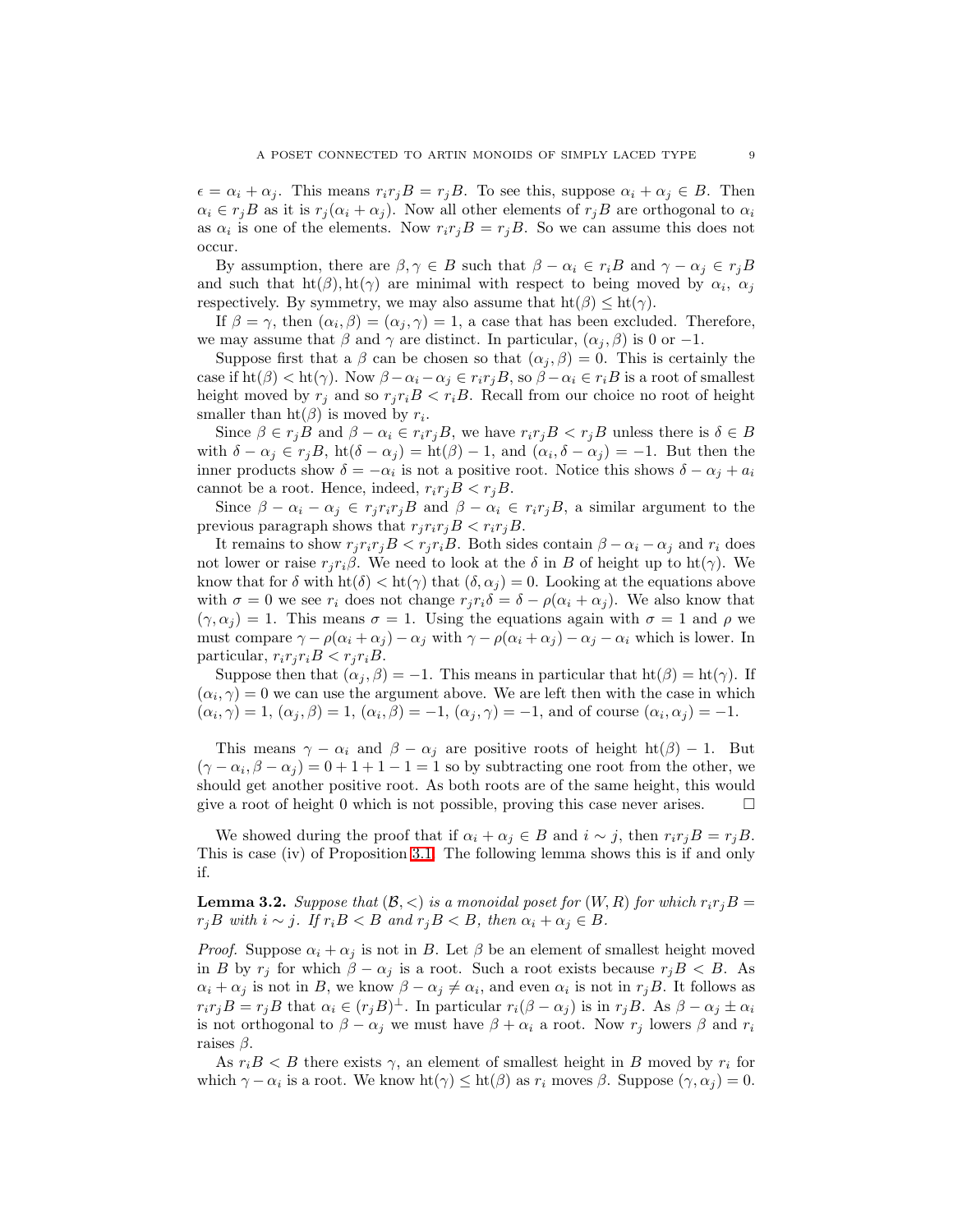Then  $\gamma \in r_j B$  and  $r_i \gamma = \gamma - \alpha_i$  is also in  $r_j B$ . This contradicts the hypothesis that elements of  $r_iB$  are all orthogonal. This implies  $(\gamma, \alpha_j) = \pm 1$ . This in turn means  $ht(\beta) \leq ht(\gamma)$  as  $ht(\beta)$  is the height of the smallest element moved by  $r_i$ . Now we have  $ht(\beta) = ht(\gamma)$ . If  $\gamma - \alpha_i$  and  $\gamma - \alpha_j$  were both roots, an inner product computation would show  $(\gamma, \alpha_i + \alpha_j) = 2$  so  $\gamma = \alpha_i + \alpha_j$ . This means  $\gamma + \alpha_j$  is a positive root, so in  $r_jB$  we have  $\beta - \alpha_j$  and  $\gamma + \alpha_j$  contradicting (i) of Proposition [2.1.](#page-1-0)  $\Box$ 

In order to address the monoid action later we will need some more properties of this action in terms of lowering and raising. We begin with the case in which two different fundamental reflections act the same on a member B of B.

Before we begin we need to examine the case in which some  $B$  has two indexes which raise it to the same  $B'$ . In particular we have

<span id="page-9-0"></span>**Lemma 3.3.** Suppose  $B \in \mathcal{B}$  and  $r_iB = r_kB > B$  with  $k \neq i$ . If  $\beta$  is the element of B of smallest height moved by either  $r_i$  or  $r_k$ , then  $\beta + \alpha_i + \alpha_k$  is also in B. Furthermore,  $i \nsim k$ .

*Proof.* Let  $\beta$  be an element of smallest height B moved by either  $r_i$  or  $r_k$ . We know that all elements of smaller height are not moved by  $r_i$  and  $r_k$ . Elements of the same height could be moved by  $r_i$  or  $r_k$ , but then the root would have to be added. Suppose  $(\alpha_i, \beta) = -1$ , so  $r_i \beta = \beta + \alpha_i$ . If  $(\alpha_k, \beta) = 0$ , then  $\beta \in r_k B = r_i B$  as is  $\beta + \alpha_i$  and so  $(\beta, \beta + \alpha_i) = 2 - 1 \neq 0$ , which contradicts that elements of  $r_iB$  are mutually orthogonal. In particular  $(\alpha_k, \beta) = -1$  (for otherwise,  $(\alpha_k, \beta) = 1$  and so  $r_k B < B$ ).

If  $i \sim k$ , then  $(\alpha_i, \alpha_k) = -1$ , and so  $(\alpha_k, \beta + \alpha_i) = -2$ , which implies that  $\beta + \alpha_i = -\alpha_k$ , contradicting that  $\beta + \alpha_i$  be a positive root. This means  $i \nsim k$  which proves the last part of the lemma.

Now by hypothesis  $r_i r_k B = B$  and so  $\beta + \alpha_k + \alpha_i$  is in B which proves the remainder of the lemma.

Notice that if  $\beta$  and  $\beta + \alpha_i + \alpha_k$  are two roots in B with  $(\alpha_i, \alpha_k) = 0$ ,  $(\beta, \alpha_i) =$  $(\beta, \alpha_k) = -1$ , the hypothesis of the lemma is satisfied, and  $r_i$  maps  $\beta$  to  $\beta + \alpha_i$  and  $\beta + \alpha_i + \alpha_k$  to  $\beta + \alpha_k$ . Acting by  $r_k$  has the same effect except the order of the roots has been interchanged.

<span id="page-9-1"></span>**Lemma 3.4.** Suppose  $(\mathcal{B}, \langle \rangle)$  is a monoidal poset for  $(W, R)$ . Let  $B \in \mathcal{B}$  and let  $i, j \in M$  and  $\beta, \gamma \in B$ . Then the following assertions hold.

- (i) If  $i \nsim j$  and  $r_i r_j B < r_i B < B$ , then  $r_i r_j B < r_j B < B$ .
- (ii) If  $i \nsim j$ ,  $B \nless r_i B$ ,  $B \nless r_j B$ , and  $r_i B \nless r_j B$ , then  $r_i r_j B \nless r_i B$  and  $r_i r_j B > r_j B$ .
- (iii) If  $i \sim j$ ,  $B < r_i B$ , and  $B < r_j B$ , then  $r_i B < r_j r_i B < r_i r_j r_i B$ , and  $r_j B <$  $r_i r_j B < r_j r_i r_j B$ .
- (iv) If  $i \sim j$  and  $r_j r_i r_j B < r_j r_i B < r_i B < B$ , then also  $r_j r_i r_j B < r_i r_j B < r_j B <$ B.
- (v) If  $\alpha_i \notin B^{\perp} \cup B$ , then either  $r_i B < B$  or  $r_i B > B$ .

*Proof.* We can refer to Proposition [3.1](#page-6-0) for the properties of  $(\mathcal{B}, \langle \rangle)$ .

(i). If  $r_iB = r_ir_iB$ , then also  $r_iB = B$ , a contradiction. Suppose  $r_ir_iB > r_iB$ . Then, by transitivity  $B > r<sub>j</sub>B$ . Also  $B > r<sub>i</sub>B$  by hypotheses. Notice if  $r<sub>i</sub>B = r<sub>j</sub>B$ ,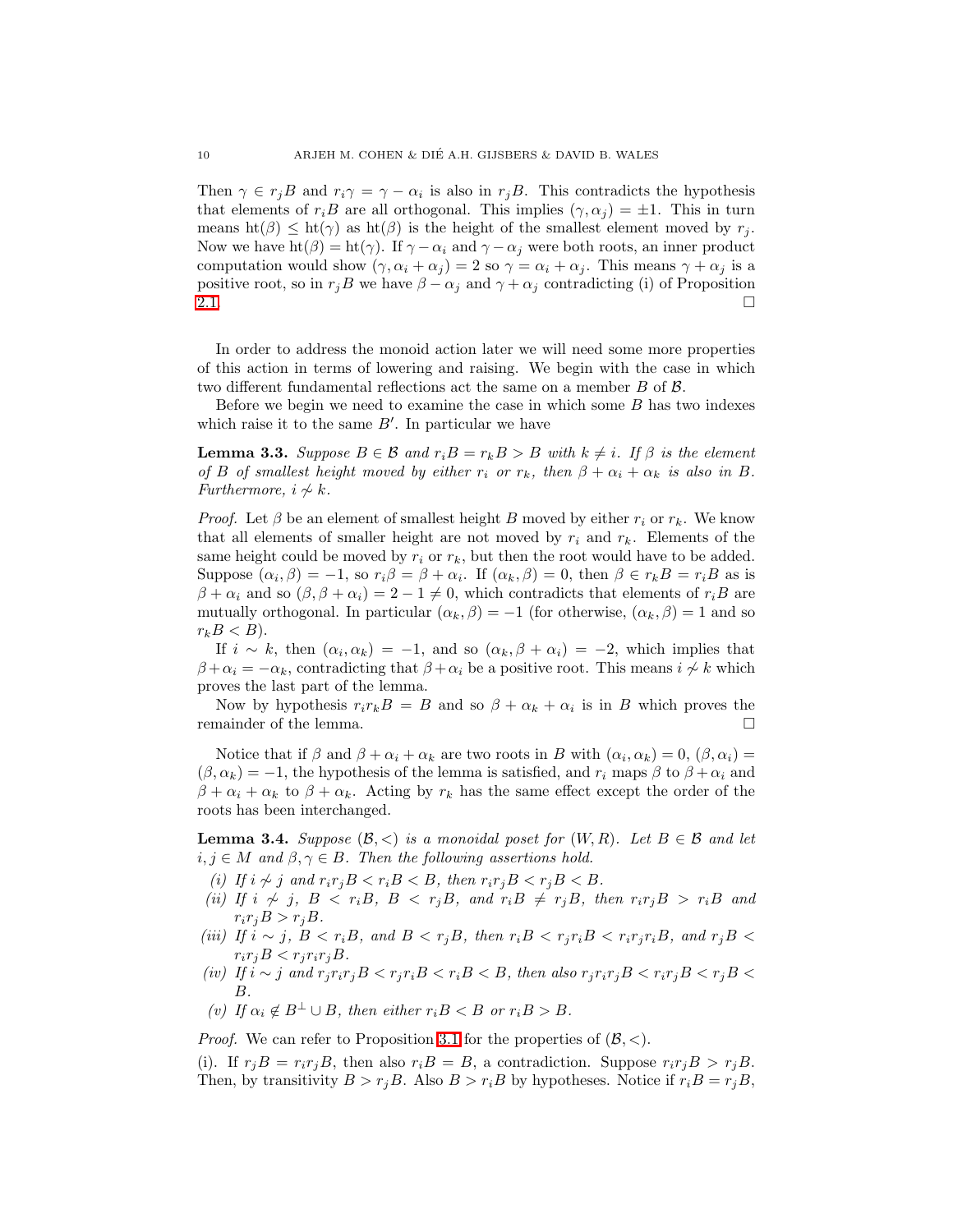$r_i r_j B = r_i^2 B = B$  but  $r_i r_j B < B$ . Now  $r_i r_j B < r_j B$  by Proposition [3.1\(](#page-6-0)iii), a contradiction. Hence, by Proposition [3.1\(](#page-6-0)i),  $r_i r_j B < r_j B$ .

If  $r_iB = B$ , then also  $r_iB = r_ir_iB$ , a contradiction. Suppose  $r_iB > B$ . Then, by transitivity,  $r_j B > r_i r_j B$ . Therefore, Proposition [3.1\(](#page-6-0)iii) gives  $r_i r_j B > r_j r_i r_j B =$  $r_iB$ , a contradiction. Hence, by Proposition [3.1\(](#page-6-0)i),  $r_iB < B$ . But also  $r_iB < B$ , so Proposition [3.1\(](#page-6-0)iii) gives  $r_i r_j B < r_j B$  (and  $r_i r_j B < r_i B$ ).

(ii). If  $r_i r_j B = r_i B$ , then  $r_j B = B$ , a contradiction. If  $r_i r_j B < r_i B$ , then, by Proposition [3.1\(](#page-6-0)iii) applied to  $r_iB$  we have  $r_jB < B$ , a contradiction. Hence by Proposition [3.1\(](#page-6-0)i),  $r_i r_j B > r_i B$ . The proof of  $r_i r_j B > r_j B$  is similar.

(iii). Suppose  $r_i r_j B = r_j B$ . If  $\alpha_i \in (r_j B)^{\perp}$ , then, as  $r_j$  lowers  $r_j B$ , by Proposition [3.1\(](#page-6-0)ii)  $r_i$  lowers  $r_j r_j B = B$  which is a contradiction. This means  $\alpha_i \in r_j B$  and so  $\alpha_i + \alpha_j \in B$ . Notice neither  $\alpha_i$  nor  $\alpha_j$  are in B as they are not orthogonal to  $\alpha_i + \alpha_j$ . As both  $r_i$  and  $r_j$  raise B, there must be k, l, with  $i \sim k$  and  $j \sim l$  with  $\alpha_k$ and  $\alpha_l$  in B. Neither are orthogonal to  $\alpha_i + \alpha_j$  and this is impossible. This means  $r_i r_j B \neq r_j B$ .

Suppose  $r_i r_j B < r_j B$ . We can't have  $r_i r_j B = r_j r_j B = B$  by Lemma [3.3.](#page-9-0) Now Proposition [3.1\(](#page-6-0)iv) gives  $r_iB < B$ , a contradiction. Hence  $r_ir_jB > r_jB$ . The roles of i and j are symmetric, so similarly we find  $r_i r_j B > r_i B$ .

If  $r_i r_j r_i B = r_i r_j B$  then  $B = r_i B$ , a contradiction. Suppose  $r_j r_i r_j B < r_i r_j B$ . As also  $r_jB < r_i r_jB$ , Proposition [3.1\(](#page-6-0)iv) gives  $r_iB < B$ , a contradiction, because  $\alpha_i + \alpha_j \in r_i r_j B$  would imply  $\alpha_j \in r_j B$  whence  $r_j B = B$ .

Similarly, it can be shown that  $r_i r_i r_j B > r_i r_j B$ .

(iv). If  $r_jB = B$ , then  $r_jr_ir_jB = r_jr_iB$ , a contradiction. If  $r_jB < B$ , then the result follows from Proposition [3.1\(](#page-6-0)iv) because  $\alpha_i + \alpha_j \in B$  would imply  $\alpha_j \in r_iB$ whence  $r_i r_i B = r_i B$ .

Suppose therefore  $r_jB > B$ . If  $r_jB = r_ir_jB$ , then  $r_jr_iB = r_jr_ir_jB$ , a contradiction. If  $r_iB > r_i r_jB$ , then by Proposition [3.1\(](#page-6-0)iv)  $r_j r_i r_j B > r_j r_i B$ , a contradiction because  $\alpha_i + \alpha_j \in r_jB$  would imply  $\alpha_i \in B$  whence  $r_iB = B$ .

Hence  $r_iB \leq r_i r_jB$ . But then by transitivity  $r_i r_jB > r_j r_i r_jB$ , and, since  $r_i r_j B > r_j B$ , gives Proposition [3.1\(](#page-6-0)iv)  $r_j r_i r_j B > r_i r_j B$  (for otherwise  $\alpha_i + \alpha_j \in$  $r_i r_j B$ , implying  $\alpha_j \in r_j B$  so  $r_j B = B$ ), a final contradiction.

(v). The hypotheses imply that there exists  $\beta \in B$  with  $(\alpha_i, \beta) = \pm 1$ . Then  $r_i\beta = \beta \pm \alpha_i$ , which is not orthogonal to  $\beta$ . As the elements of B are orthogonal by definition,  $r_i\beta$  does not belong to B, so  $r_iB \neq B$ , and the conclusion follows from Proposition [3.1\(](#page-6-0)i).

Pick  $B_0$  a maximal element of  $\beta$ . This means  $r_iB_0$  is either  $B_0$  or lowers  $B_0$ . This is possible as  $\beta$  is finite. We need more properties of the poset determined by  $>$ . To begin with this we consider certain Weyl group elements,  $w$ , for which  $wB_0 = B$  for a fixed element  $B \in \mathcal{B}$ . In particular we let  $w = r_{i_1} r_{i_2} \dots r_{i_s}$  be such that  $B_0 > r_{i_s}B_0 > r_{i_{s-1}}r_{i_s}B_0 > \cdots > r_{i_2}r_{i_3}\cdots r_{i_s}B_0 > r_{i_1}r_{i_2}r_{i_3}\cdots r_{i_s}B_0 = B$ . If there is such an expression for w, then there is one of minimal length. We let  $\mathcal{B}'$ be the set of  $B \in \mathcal{B}$  which are of this form. We will show that in fact  $\mathcal{B}' = \mathcal{B}$ .

# **Lemma 3.5.** In the notation just above,  $\mathcal{B}' = \mathcal{B}$ .

*Proof.* Notice that  $B_0$  is in  $\mathcal{B}'$  by definition using w the identity. Recall that  $r_iB_0$  is either  $B_0$  or lower. In particular nothing raises  $B_0$ . We show first that if  $B \in \mathcal{B}'$  and  $r_j B > B$  then  $r_j B \in \mathcal{B}'$ . We prove this by induction on the minimal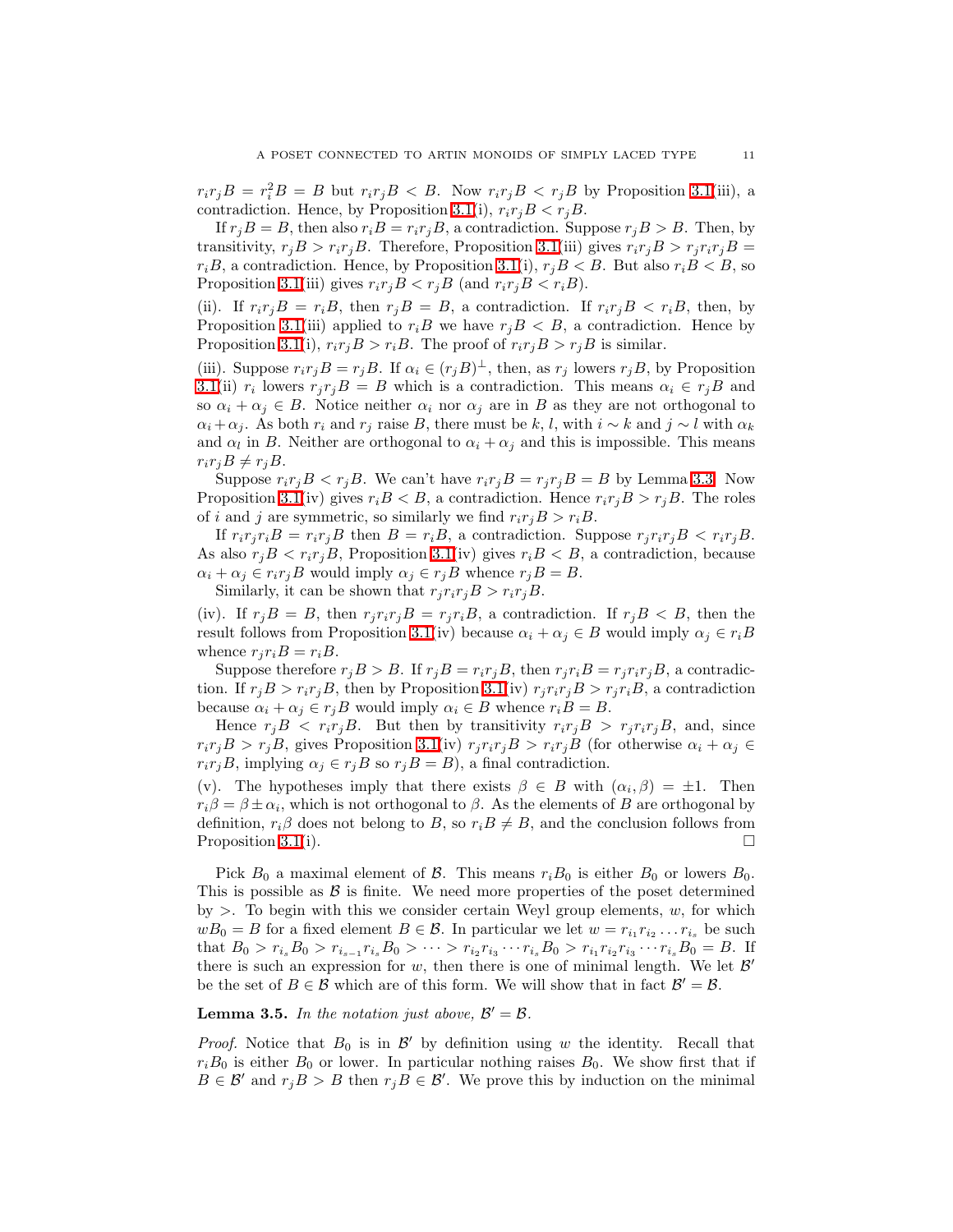length of a chain from  $B_0$  to  $wB$  which satisfies the descending property of the definition of  $\mathcal{B}'$ . In particular  $w = r_{i_1} r_{i_2} \ldots i_s$  and  $B_0 > r_{i_s} B_0 > r_{i_{s-1}} r_{i_s} B_0 > \cdots$  $r_{i_2}r_{i_3}\cdots r_{i_s}B_0 > r_{i_1}r_{i_2}r_{i_3}\cdots r_{i_s}B_0 = B$ . We say this chain has length s, the length of w. We in fact show that there is a chain from  $B_0$  to  $r_jB$  of length less than or equal to  $s - 1$ . We have seen that no  $r_i$  raises  $B_0$ . Suppose that  $B = r_i B_0$  and  $r_jB > B$ . If  $r_jB = B_0$  the induction assumption is true. If  $r_jB \neq B_0$  we can use Lemma [3.4\(](#page-9-1)ii) or (iii) to see that  $r_j r_i B > B_0$  a contradiction. In particular the induction assumption is true for  $s \leq 1$ .

We can now assume  $s \geq 2$ . Pick a B with a chain of length s and assume the result is true for any  $B' \in \mathcal{B}'$  with a shorter chain length. Suppose  $r_jB$  is not in  $\mathcal{B}'$  and  $r_j B > B$ . Notice  $r_{i_1} B = r_{i_2} r_{i_3} \cdots r_{i_s} B_0 > B$  by the hypothesis. Clearly  $r_jB \neq r_{i_1}B$  as  $r_{i_1}B$  is in  $\mathcal{B}'$  using the element  $r_{i_2}r_{i_3}\cdots r_{i_s}$ . In particular we can use Lemma [3.4\(](#page-9-1)ii) or (iii). In either case  $r_i r_{i1} B > r_{i1} B$  and by our choice of s and the induction assumption,  $r_j r_{i_1} B$  is in  $\mathcal{B}'$  and has a chain of length at most  $s - 1$ from  $B_0$  to it.

Suppose first  $i_1 \nsim j$  and use Lemma [3.4\(](#page-9-1)ii). By the induction assumption there is a chain down to  $r_j r_{i_1} B$  of length at most  $s - 2$  and then by multiplying by  $r_{i_1}$ gives a chain down to  $r_jB$  of length at most  $s-1$  and the induction gives  $r_jB \in \mathcal{B}'$ .

Suppose now  $i_1 \sim j$  and use Lemma [3.4\(](#page-9-1)iii). Again  $r_j r_{i_1} B$  is in  $\mathcal{B}'$  by the induction hypothesis and has a chain down to it of length at most  $s - 2$ . Using the induction again, and the hypothesis of the minimality of s, we see also  $r_{i_1}r_jr_{i_i}B$  is in B' and has a chain to it of length at most  $s-3$ . Now using this as  $r_j r_{i_1} r_j B$ , multiplying by  $r_i$  and then by  $r_{i_1}$  gives a chain to  $r_iB$  of length at most  $s - 1$  and we are done with this part.

In particular, if  $B \in \mathcal{B}'$  and  $r_j B > B$ , then  $r_j B$  is in  $\mathcal{B}'$ . If  $B \in \mathcal{B}'$  and  $r_j B = B$ of course  $r_jB \in \mathcal{B}'$ . Suppose  $r_jB < B$ . Then the sequence to B and then  $r_jB$  gives a sequence to  $r_jB$  and  $r_jB$  is in  $\mathcal{B}'$ . We see that  $\mathcal{B}'$  is closed under the action of W and as  $\mathcal{B}$  is an orbit,  $\mathcal{B}' = \mathcal{B}$ .  $\mathcal{L} = \mathcal{B}.$ 

### <span id="page-11-0"></span>**Corollary 3.6.** There is a unique maximal element  $B_0$  in  $\beta$ .

*Proof.* We have just shown that for every element B in B except  $B_0$  there is a sequence lowering to B and so  $B_0$  is the only maximal element.

See Example [4.5](#page-17-0) for a listing of some of the  $B_0$ .

This shows that each  $B \in \mathcal{B}$  has a level associated with it, namely the smallest s for which  $B$  can be obtained from  $B_0$  as above with a Weyl group element  $w$  of length s. Namely the smallest s for which there is a reduced expression  $w = r_{i_1} r_{i_2} \cdots r_{i_s}$  with  $wB_0 = B$  for which  $B_0 > r_{i_s}B_0 > r_{i_{s-1}}r_{i_s}B_0 > \cdots >$  $r_{i_2}r_{i_3}\cdots r_{i_s}B_0 > B$ . In particlar  $B_0$  has level 0 and if  $r_jB_0 < B_0$  it has level 1. The next lemma says that this  $s$  is the shortest length of any word  $w$  for which  $wB_0 = B.$ 

<span id="page-11-1"></span>**Lemma 3.7.** Suppose w is an element of W of the smallest length for which  $wB_0 =$ B. Then this length, s, is the length of the shortest word defining B as an element of B'. In particular if the word is  $r_{i_1}r_{i_2}\cdots r_{i_s}$ , then  $B_0 > r_{i_s}B_0 > r_{i_{s-1}}r_{i_s}\cdots >$  $r_{i_1}r_{i_2}\cdots r_{i_s}B_0 = B$  and this is the shortest which does this. It is reduced.

*Proof.* Suppose w is an element of W for which  $wB_0 = B$  and for which as in the definition of B', we have  $w = r_{i_1}r_{i_2}\cdots r_{i_s}$  and  $r_{i_s}B_0 > r_{i_{s-1}}r_{i_s}B_0 > \cdots$  $r_{i_1}r_{i_2}\cdots r_{i_s}B_0 = B$  with this the shortest possible. Suppose w' is any other Weyl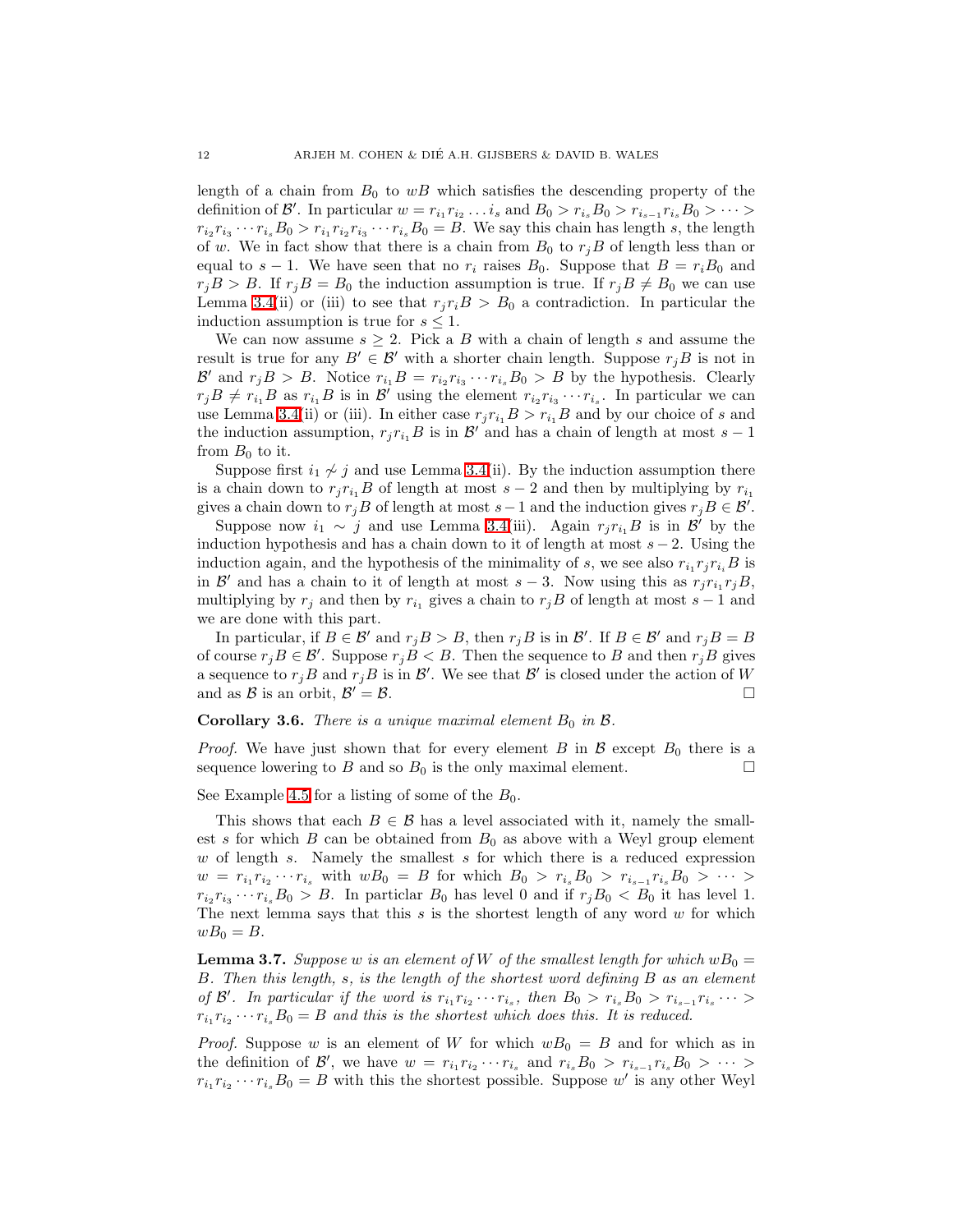group element with  $wB_0 = B$ . If  $w' = r_{j_1}r_{j_2}\cdots r_{j_t}$  is a reduced decomposition of length t, then t is at most s and we get a sequence  $B_0$ ,  $r_{j_t}B_0$ ,  $r_{j_{t-1}}r_{j_t}B_0$ ,  $\cdots$ ,  $r_{j_1}r_{j_2}\cdots r_{j_t}B_0 = B$ . If any of these differences do not have the relation  $\gt$  between them, the level of  $B$  would be strictly smaller than  $s$ , contradicting the minimality of s. Hence,  $t = s$  and the sequence corresponding to  $w'$  is also a chain. In particular, w is reduced and any other reduced expession gives a descending sequence of the same length. This shows there is a reduced word with this length taking  $B_0$  to B and any word doing this of shorter or the same length, has to be descending at each step. This proves the lemma.

**Lemma 3.8.** Suppose that  $(\mathcal{B}, \langle \rangle)$  is a monoidal poset for  $(W, R)$ .

- (i) For each  $B \in \mathcal{B}$  and each element  $w \in W$  of minimal length such that  $B =$  $wB_0$  and node i of M such that  $l(r_iw) < l(w)$ , we have  $r_iB > B$ .
- (ii) For each  $B \in \mathcal{B}$ , if  $w, w' \in W$  are of minimal length such that  $B = wB_0 =$  $w'B_0$ , then  $l(w) = l(w')$  and, for each node i such that  $r_i B > B$ , there is  $w'' \in W$  of length  $l(w)$  such that  $B = w''B_0$  and  $l(r_iw'') < l(w'')$ .

Proof. For (i) we use the characterization in Lemma [3.7](#page-11-1) and realize that any of the equivalent expressions also give a descending sequence. In particular if  $l(r_iw)$  <  $l(w)$ , an equivalent word can be chosen to start with  $r_i$  and so  $r_iB$  is one step above B in the chain to B from this word and so  $r_iB > B$ .

For (ii) again use Lemma [3.7](#page-11-1) and so  $l(w) = l(w')$ . If  $r_i B > B$  for some i, there is a sequence from  $r_i B$  to  $B_0$ . If  $w' B_0 = r_i B$  accomplishes this in the minimal number of steps,  $w'' = s_i w'$  satisfies the conclusion of the lemma.

### 4. The positive monoid

We now turn our attention to the Artin group  $A$  associated with the Coxeter system  $(W, R)$ . We recall that the defining presentation of A has generators  $s_i$ corresponding to the fundamental reflections  $r_i \in R$  and braid relations  $s_i s_j s_i =$  $s_j s_i s_j$  if  $i \sim j$  and  $s_i s_j = s_j s_i$  if  $i \not\sim j$ . The monoid  $A^+$  given by the same presentation is known  $([10])$  $([10])$  $([10])$  to embed in A. For each admissible W-orbit of a set of mutually commuting reflections, we shall construct a linear representation of  $A^+$ . To this end, we need a special element  $h_{B,i}$  of  $A^+$  for each pair  $(B, i)$  consisting of a set B of mutually commuting reflections and a node i of M whose reflection  $r_i$ does not belong to  $B$  but commutes with each element of  $B$ . As in the previous section, we shall represent reflections by positive roots.

We now define the elements  $h_{B,i}$ . As in [\[5\]](#page-21-0) we do this by defining reduced words  $v_{B,i} \in A$  and letting  $h_{B,i} = v_{B,i}^{-1} s_i v_{B,i}$ . Later we shall consider the image of these elements in a certain Hecke algebra.

We make definitions of  $v_{B,i}$  which depend on certain chains from  $B_0$  to B and show in an early lemma that conjugating  $s_i$  by any of them gives the same element. Furthermore, this element corresponds to a fundamental generator of A commuting with every reflection having its positive root in  $B_0$ .

<span id="page-12-0"></span>**Definition 2.** Suppose  $(\mathcal{B}, \langle \rangle)$  is a monoidal poset of  $(W, R)$ , with maximal element  $B_0$ . Let  $(B, i)$  be a pair with  $B \in \mathcal{B}$  and i a node of M such that  $\alpha_i \in B^{\perp}$ .

Choose a node j of M with  $r_jB > B$ . If  $j \nless i$  let  $v_{B,i} = s_jv_{r_jB,i}$  and if  $i \sim j$  let  $v_{B,i} = s_j s_i v_{r_i r_j B,j}.$  We define  $v_{B_0,i}$  as the identity.

Furthermore, set  $h_{B,i} = v_{B,i}^{-1} s_i v_{B,i}$ .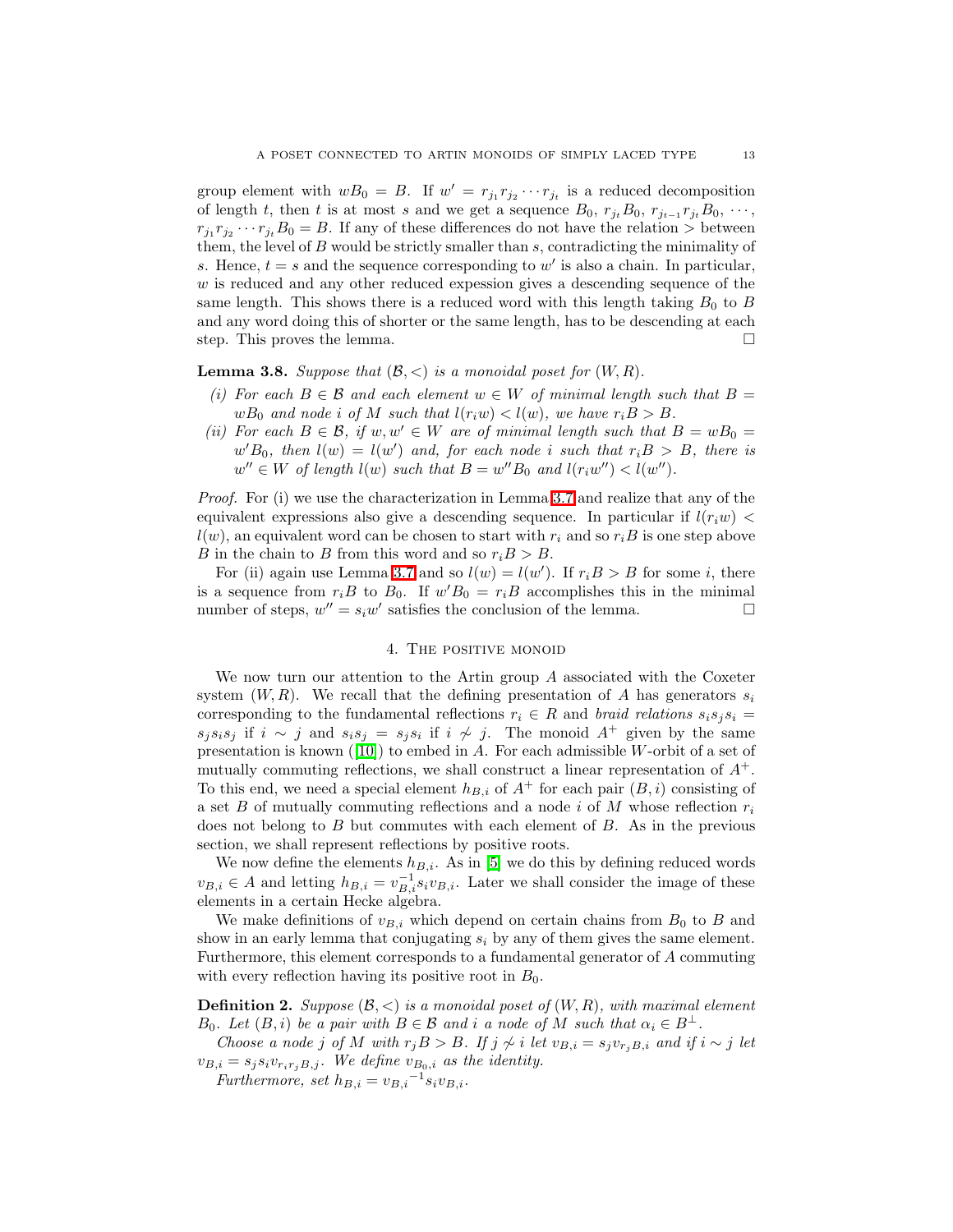Notice this definition makes sense as a nondeterministic algorithm assigning an element of A to each pair  $(B, i)$  as specified because

- if  $\alpha_i \in B^{\perp}$  and  $i \not\sim j$ , then  $\alpha_i \in (r_jB)^{\perp}$ ;
- If  $i \sim j$ , then  $\alpha_i + \alpha_j \in (r_j B)^{\perp}$  and  $\alpha_j \in (r_i r_j B)^{\perp}$ .

By Lemma [3.7,](#page-11-1)  $v_{B,i}$  will be a reduced expression whose length is the length of a chain from B to  $B_0$ . The elements  $v_{B,i}$  are not uniquely determined, but we will show that the elements  $h_{B,i}$  are.

<span id="page-13-0"></span>**Lemma 4.1.** For B and  $(B, i)$  as in Definition [2,](#page-12-0) suppose that  $v_{B,i}$  and  $v'_{B,i}$  both satisfy Definition [2.](#page-12-0) Then the elements  $h_{B,i}$  of A defined by each are the same, i.e.,  $h_{B,i} = v_{B,i}^{-1} s_i v_{B,i} = v_{B,i}^{\prime -1} s_i v_{B,i}^{\prime}.$ 

Furthermore, each  $h_{B,i}$  is a fundamental generator  $s_j$  of A whose root  $\alpha_j$  is orthogonal to every root of  $B_0$ .

*Proof.* We use induction on the height from  $B_0$ . The case of  $B_0$  is trivial.

We first dispense with the case in which  $r_j B = r_{j'} B$ . We know from Lemma [3.3](#page-9-0) that in B there are two elements  $\beta$  and  $\beta + \alpha_j + \alpha_{j'}$  with  $j \nsim j'$ . As  $\alpha_i \in B^{\perp}$  we know  $(\beta, \alpha_i) = 0$  and also  $(\beta + \alpha_j + \alpha_{j'}, \alpha_i) = 0$ . It follows that  $(\alpha_j, \alpha_i) = (\alpha_{j'}, \alpha_i) = 0$ as the inner products of fundamental roots are 0 or  $-1$ . In particular using  $r_i$  we get  $v_{B,i} = s_j v_{r_j B,i}$ , and  $v_{B,i}^{-1} s_i v_{B,i} = v_{r_j B,i}^{-1} s_j^{-1} s_i s_j v_{B,i}$ . As  $s_j^{-1} s_i s_j = s_i$  this is  $v_{r_jB,i}^{-1} s_i v_{B,i} = h_{r_jB,i}$ . The same is true for  $r_{j'}$  and we are assuming  $r_jB = r_{j'}B$ . Now we can use induction.

We next suppose  $r_j B > B$  and  $r_{j'} B > B$  with  $r_j B \neq r_{j'} B$ . There will be two cases depending on whether  $j \not\sim j'$  or  $j \sim j'$ . Suppose first  $j \not\sim j'$ . We use Lemma [3.4\(](#page-9-1)ii) to see that  $r_j r_{j'} B > r_{j'} B$  and  $r_{j'} r_j B > r_j B$ . Suppose first  $i \not\sim j$  and  $i \not\sim j'$ . For the chain starting with  $r_j$  we can follow it with  $r_{j'}$  and if we start with  $r_{j'}$  we can follow it with  $r_j$ . In each case with these choices we get  $v_{B,i} = s_j s_{j'} v_{r_j r_{j'} B,i}$  as  $s_j s_{j'} = s_{j'} s_j$  and  $\alpha_i \in (r_j B)^{\perp}$  and  $\alpha_i \in r_{j'} B)^{\perp}$ . The induction is used for  $v_{r_j B, i'}$ and for  $v_{r_i/B,i}$  in order to take the chain we have chosen and then also for  $v_{r_i r_{i'}B,i}$ . In each case we get  $h_{r_j r_{i'} B, i}$ .

Suppose next that  $i \sim j$  but  $i \not\sim j'$ . Using the chain for  $r_j$  we get  $B < r_j B <$  $r_i r_j B$  by Proposition [3.1\(](#page-6-0)ii). As above by Lemma [3.4\(](#page-9-1)ii) we get  $r_j r_{j'} B > r_{j'} B$  and now again by Proposition [3.1\(](#page-6-0)ii) using  $\alpha_i \in (r_{j'}B)^{\perp}$  we get  $r_ir_jr_{j'}B > r_jr_{j'}B$ . Now for the  $r_{j'}$  chain continue through  $r_j$  and then  $r_i$  to reach  $v_{B,i} = s_{j'} s_j s_i v_{r_i r_j r_{j'}} b_{j} j$ . Through the  $r_j$  chain which goes through  $r_i r_j B$  add  $r_{j'}$  for which  $j' \nsim i$ . Here we get  $v_{B,i} = s_j s_i s_{j'} v_{r_{j'}r_i r_j B,j}$ . Again use induction at all the levels to get the needed result. Notice  $r_i r_j B \neq r_{j'} r_j B$  as  $r_i r_j r_{j'} B > r_j r_{j'} B$  as above and so  $r_i$  raises  $r_j r_{j'} B$ .

The final case in which  $j \nsim j'$  is with  $j \sim i \sim j'$ , see Figure 1. For this we again use Lemma [3.4\(](#page-9-1)ii) and (iii) and Proposition [3.1.](#page-6-0) In particular  $r_j B > B$ and  $r_i r_j B > r_j B$ . Also as  $r_j B \neq r_{j'} B$  we have  $r_{j'} r_j B > r_j B$ . Now by Lemma [3.4\(](#page-9-1)iii) we have  $r_i r_{j'} r_i r_j B > r_{j'} r_i r_j B > r_i r_j B$ . We know  $\alpha_j \in (r_i r_j B)^{\perp}$  and also in  $(r_{j'}r_ir_jB)^{\perp}$  as  $j \nsim j'$ . Now using Proposition [3.1\(](#page-6-0)ii) we see  $r_jr_ir_j'r_ir_jB >$  $r_i r_{j'} r_i r_j B$ . Notice  $r_i r_j B \neq r_{j'} r_j B$  by Lemma [3.3](#page-9-0) as  $i \sim j'$ . Following the trail of  $\alpha_i$ we see it is in  $(r_j r_i r_j r_j B)^{\perp}$ . Following this chain after  $r_i r_j$  and using induction we see  $v_{B,i} = s_j s_i s_j s_i s_j v_{r_j r_i r_{j'} r_i r_j B,i}$ . Going up through  $r_i r_{j'}$  gives the same result as  $s_j s_i s_j s_j = s_j s_{j'} s_i s_{j'} s_j$  is similar to  $s_{j'} s_i s_j s_i s_{j'} = s_{j'} s_j s_i s_j s_{j'}$ . In particular the result is true again using induction at all the higher levels.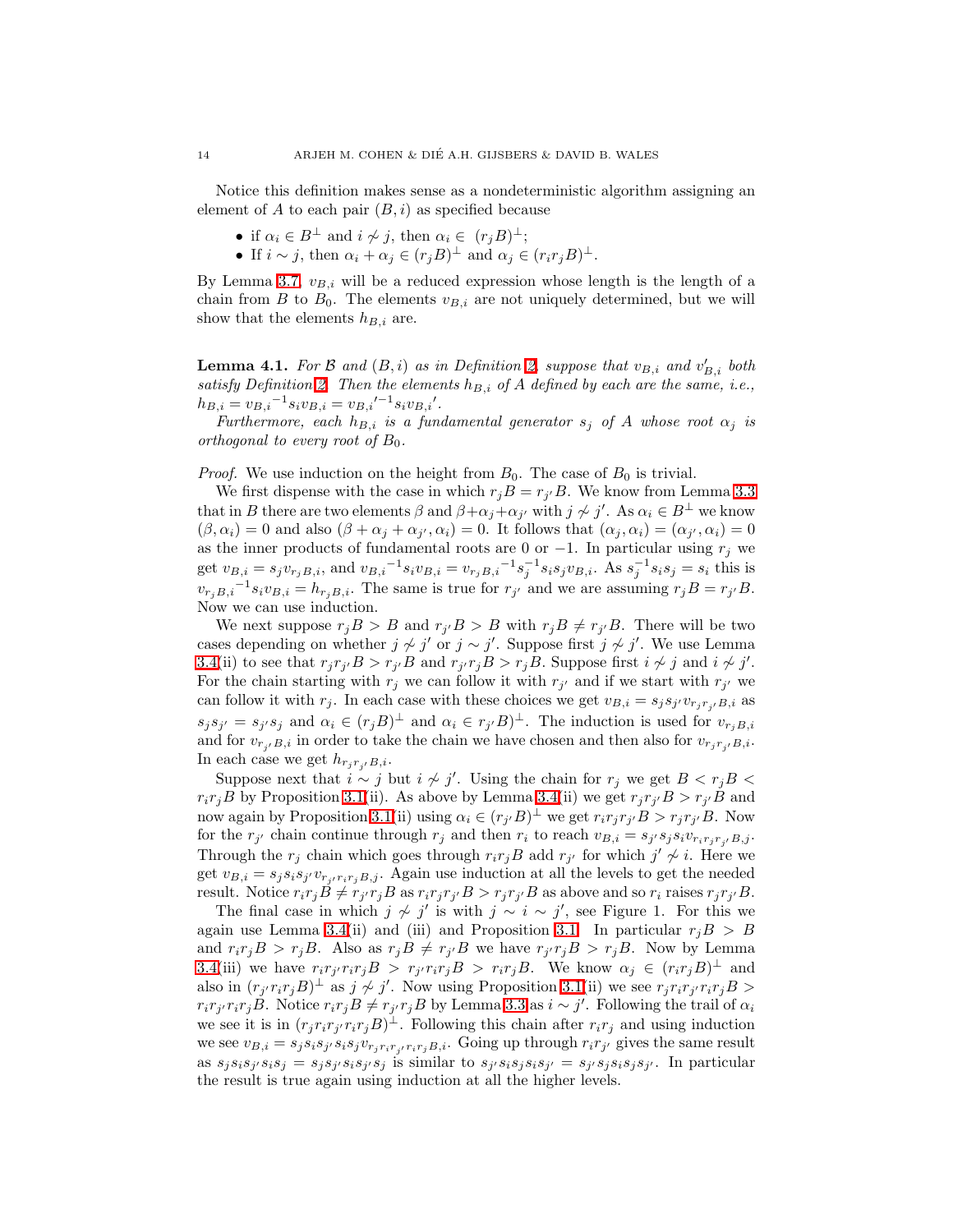

Figure 1

We now consider the cases in which  $j \sim j'$ . As before, the easiest case is when  $i \nsim j$  and  $i \nsim j'$ . In this case as before use Lemma [3.4\(](#page-9-1)iii) to obtain  $r_{j'}r_jr_{j'}B > r_jr_{j'}B > r_{j'}B$ . As  $\alpha_i$  is orthogonal to  $\alpha_j$  and  $\alpha_{j'}$  we obtain  $v_{B,i} =$  $s_j s_j s_{j'} v_{r_{j'} r_j r_{j'}} B_{j}$ . The same result holds for the other order and the result follows by induction.

The only other possibility is  $i \sim j$  and  $i \not\sim j'$  as i could not be adjacent to both  $j$  and  $j'$  (for otherwise there would be a triangle in the Dynkin diagram). For this we use the familiar six sides diagram generated by  $r_j$  and  $r_{j'}$ using Lemma [3.4\(](#page-9-1)iii), see Figure 2. At  $r_jB$  we may also act by  $r_i$  which we know raises  $r_jB$ . It is clear that  $r_{j'}r_jB \neq r_ir_jB$  as  $\alpha_j$  is in  $(r_ir_jB)^{\perp}$  and so  $r_j$  could not raise (or even lower) it. We can proceed by Lemma [3.4\(](#page-9-1)ii) to  $r_{j'}r_jr_ir_jB$ . Notice  $r_j r_{j'} r_j B \neq r_i r_{j'} r_j B$  by Lemma [3.3](#page-9-0) as  $i \sim j$ . Now proceed by Lemma [3.4\(](#page-9-1)iii) to  $r_i r_j r_i r_{j'} r_j B = r_i r_j r_{j'} r_i r_j B$ . By following the perpendicularities we see  $\alpha_{j'} \in (r_i r_j r_{j'} r_i r_j B)^{\perp}$ . Using this chain which starts with  $r_j$  and continues with  $r_i$ , we find  $v_{B,i} = s_j s_i s_{j'} s_j s_i v_{s_i r_j r_{j'} r_i r_j B, j'}$ . Using the other direction starting with  $r_{j'}$ then  $r_j$ , then  $r_i$ , we can continue with  $r_{j'}$  and  $r_j$  to get  $r_j r_{j'} r_i r_j r_{j'} B$  and conclude using this direction  $v_{B,i} = s_{j'} s_j s_i s_{j'} s_j v_{r_j r_{i'} r_i r_j r_{j'}} s_j y'$ . At the juncture  $r_j r_{j'} B$  we act by  $r_i$  or by  $r_{j'}$ . These two could not be equal as again  $\alpha_j$  is in  $(r_i r_j r_{j'} B)^{\perp}$  and so  $r_j$  could not move it. However, if they were equal, it lowers it to  $r_{j'}r_jB$ . These words are equivalent and we can use induction as usual for the last time.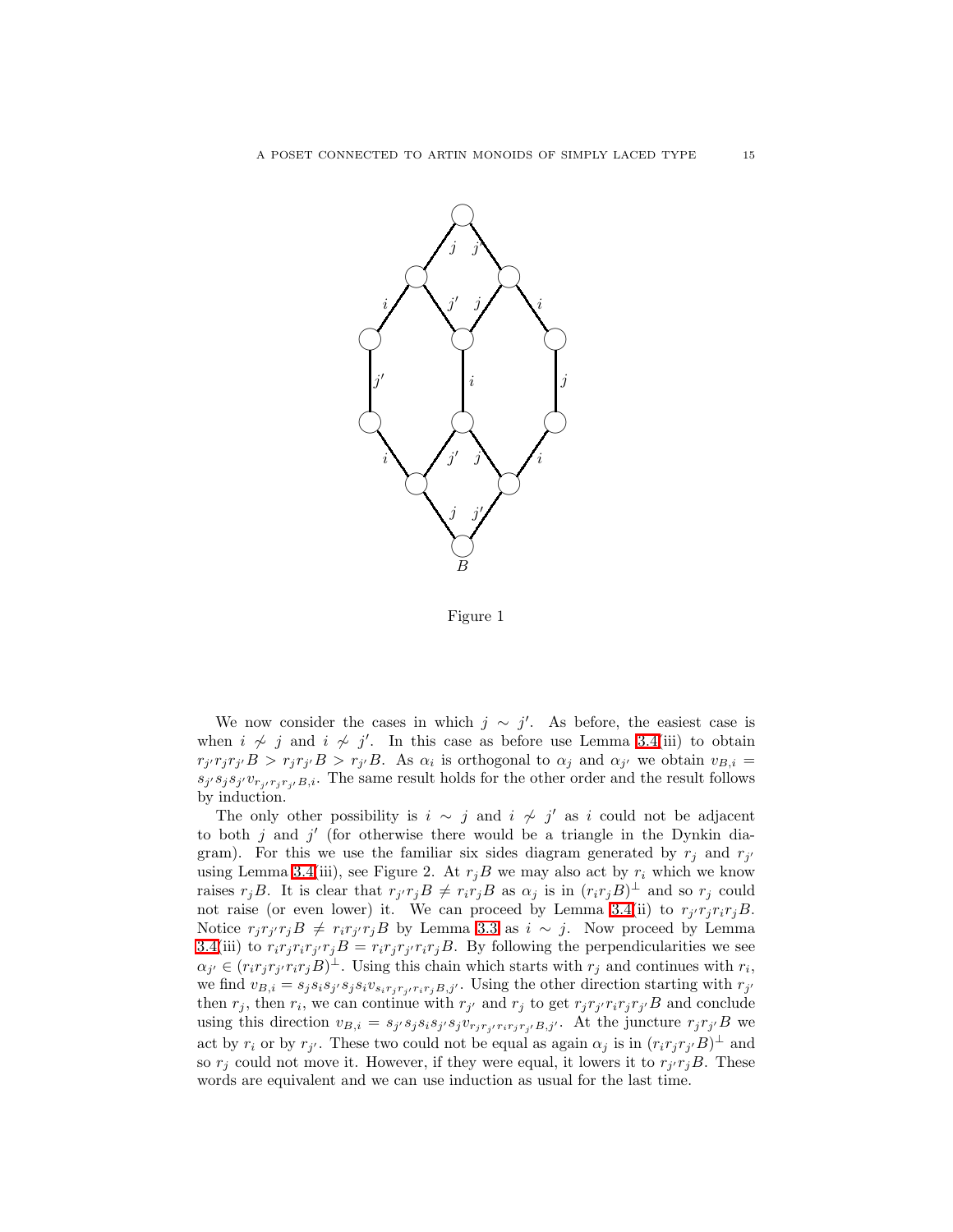

This finishes all cases and shows the words have the same effect under conjugation on  $s_i$ . .

We finish this section by exhibiting relations that hold for the  $h_{B,i}$ . Since we are actually interested in their images in the Hecke algebra  $H$  of type  $M$  under the natural morphism  $\mathbb{Q}(m)[A] \to H$ , we phrase the result in terms of elements of this algebra.

<span id="page-15-0"></span>**Proposition 4.2.** Suppose that  $(\mathcal{B}, \leq)$  is a monoidal poset with maximal element  $B_0$ . Let C be the set of nodes of M such that  $\alpha_i$  is orthogonal to  $B_0$  and denote Z the Hecke algebra over  $\mathbb{Q}(m)$  of the type C. Then the images of the elements  $h_{B,i} \in A$  in the Hecke algebra of type M under the natural projection from the group algebra of A over  $\mathbb{Q}(m)$  actually are fundamental generators of Z and satisfy the following properties.

(*i*)  $h_{B,i}^2 = 1 - mh_{B,i}.$ (ii)  $h_{B,i}^{(i)} h_{B,j} = h_{B,j} h_{B,i}$  if  $i \nsim j$ . (iii)  $h_{B,i}h_{B,j}h_{B,i} = h_{B,j}h_{B,i}h_{B,j}$  if  $i \sim j$ . (iv)  $h_{r_iB,i} = h_{B,i}$  if  $i \nsim j$ . (v)  $h_{r_ir_jB,j} = h_{B,i}$  if  $i \sim j$  and  $(\alpha_j, B) \neq 0$ .

*Proof.* By  $[6]$  we can identify the Hecke algebra of type C with the subalgebra of the Hecke algebra H generated by the  $s_i$  for  $i \in C$ . As described above we define  $h_{B,i} = v_{B,i}^{-1} s_i v_{B,i}$  where we consider this element in the Hecke algebra. By Lemma [4.1,](#page-13-0) it is a fundamental generator of Z.

(i). This clearly follows from the quadratic Hecke algebra relations we are assuming.

(ii). Assume first  $r_k B > B$  and both  $\alpha_i$  and  $\alpha_j$  are orthogonal to  $\alpha_k$ . We are assuming here  $i \nsim j$ . Then we can take  $v_{B,i} = s_k v_{r_k B,i}$  and  $v_{B,j} = s_k v_{r_k B,j}$ . Now  $h_{B,i} = (v_{r_kB,i})^{-1} s_k^{-1} s_i s_k v_{r_kB,i}.$  This is  $h_{r_kB,i}$  and we can use induction.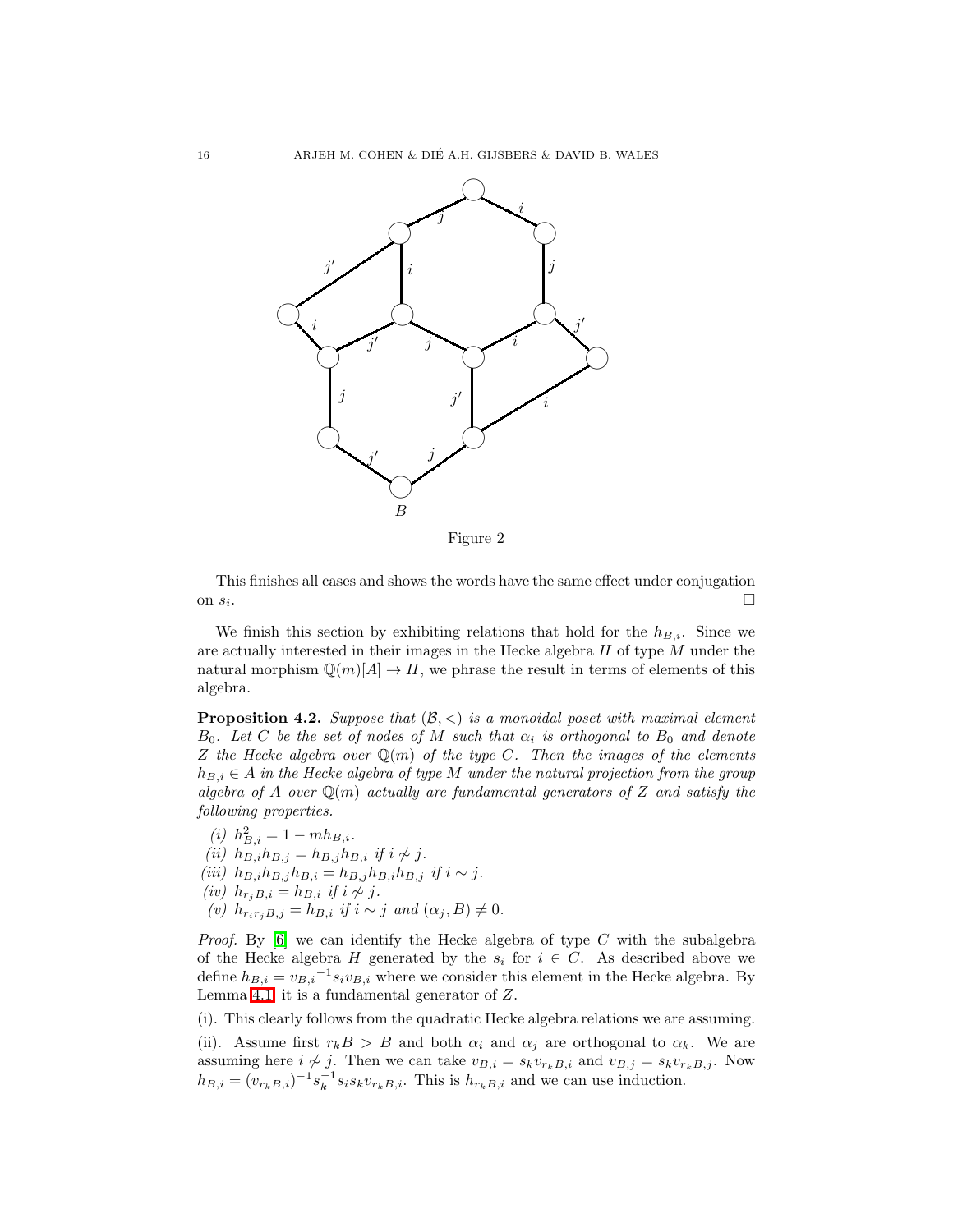Suppose  $i \sim k$  but  $j \not\sim k$ . Then we can take  $v_{B,i} = s_k s_i v_{r_i r_k B,k}$  and we can take  $v_{B,j} = s_k s_i v_{r_i r_k B,j}$ . Then  $h_{B,j} = h_{r_i r_k B,j}$  and  $h_{B,i} = h_{r_i r_k B,k}$ . Now as above we can again use induction.

The final case with  $i \nsim j$  is when  $i \sim k \sim j$ . Now  $v_{B,i} = s_k s_i v_{r_i r_k B,k}$  and  $v_{B,j} = s_k s_j v_{r_j r_k B, k}$ . Suppose that  $r_i r_k B = r_j r_k B$ . If so  $v_{B,i} = s_k s_i w'$  with  $v_{B,j} = s_k s_j w'$  and  $w' = v_{r_i r_k B,k}$ . Now  $v_{B,i}^{-1} s_i v_{B,i} = w'^{-1} s_i^{-1} s_k^{-1} s_i s_k s_i w' =$  $w^{-1}s_kw'$ . Doing the same with  $r_j$  gives the same thing and so they commute. This means  $r_j r_k B \neq r_i r_k B$  and we can use Lemma [3.4\(](#page-9-1)ii) to get  $r_i r_j r_k B > r_i r_k B$  and  $r_i r_j r_k B > r_j r_k B$ . Now applying this with  $v_{B,i}$  gives  $v_{B,i} = s_k s_j s_i s_k v_{r_k r_i r_j r_k B,j}$ and  $v_{B,j} = s_k s_i s_j s_k v_{r_k r_j r_i r_k B,i}$ . Let  $B' = r_k r_i r_j r_k B$ . Now  $h_{B,i} = h_{B',j}$  and  $h_{B,j} = h_{B',i}$ . Now use induction.

(iii). Suppose  $i \sim j$ . We wish to show  $h_{B,i}h_{B,j}h_{B,i} = h_{B,j}h_{B,i}h_{B,j}$ . Suppose first  $k \nsim i$  and  $k \nsim j$ . In this case  $v_{B,i} = s_k v_{r_k} B_{i}$  and  $v_{B,j} = s_k v_{r_k} B_{i,j}$ . This means  $h_{B,i} = h_{r_kB,i}$  and  $h_{B,j} = h_{r_kB,j}$ . Now use induction.

We are left with the case where  $k \sim i \sim j$ . Then  $j \not\sim k$  as there are no triangles in the Dynkin diagram. Notice on the chain from  $\alpha_i$  we start with  $r_k$ , apply  $r_i$  and can then if we wish add  $r_j$  provided  $r_j$  raises  $r_i r_k B$ . The chain from  $\alpha_j$  is  $r_k$  which fixes  $\alpha_j$ , and then we can continue with  $r_i$  and then  $r_j$  which forces  $r_j r_i r_k B > r_i r_k B$  by Proposition [3.1\(](#page-6-0)ii). Now  $v_{B,i} = s_k s_i s_j v_{r_j r_i r_k B,k}$  and  $v_{B,j} = s_k s_i s_j v_{r_j r_i r_k B,i}$ . Now check that if  $B' = r_j r_i r_k B$  that  $h_{B,i} = h_{B',k}$  and  $h_{B,j} = h_{B',i}$ . Now use induction. (iv). Suppose  $r_jB > B$ . Then  $v_{B,i} = s_jv_{r_jB,i}$ . Now conjugating  $r_i$  by  $v_{B,i}$  has the same effect as conjugating  $v_{r_jB,i}$  as  $s_j^{-1}s_is_j = s_i$ . If  $r_jB < B$ , use the same argument on  $r_jB$  which is raised by  $r_j$ .

(v). Assume first that  $r_j B > B$ . Then  $v_{B,i} = s_j s_i v_{r_i r_j B,j}$ . Notice  $s_i^{-1} s_j^{-1} s_i s_j s_i =$  $s_i$  and conjugating  $s_i$  by  $v_{B,i}$  has the same effect as conjugating  $s_j$  by  $v_{r_i r_j B, j}$  and the result follows. If  $r_jB < B$ , then  $r_ir_jB < jB$  by Proposition [3.1\(](#page-6-0)ii). Now apply the above to  $r_i r_j B$ . As  $(\alpha_j, B) \neq 0$ , we know  $r_j B \neq B$  by Lemma [3.4\(](#page-9-1)v).

All cases have been completed.  $\hfill \square$ 

**Remark 4.3.** For the definition of  $v_{B,i}$  we have used chains (and their labels) from B to B<sub>0</sub> depending on i. In particular for  $r_jB > B$  and  $i \nsim j$  we use  $s_jv_{r_iB,i}$ and for  $j \sim i$  we use  $s_j s_i v_{r_i r_i B_i i}$ . If we were to use just any chain we would not get this unique element without some further work. For instance, if  $M = D_5$  and  $B = {\varepsilon_3 + \varepsilon_4, \varepsilon_1 + \varepsilon_2}$ , both  $\alpha_1$  and  $\alpha_3$  are in  $B^{\perp}$  and  $r_2r_1$  and  $r_2r_3$  both take B to  $B_0 = {\varepsilon_1 + \varepsilon_4, \varepsilon_2 + \varepsilon_3}$ . If we use the definition here, with  $v_{B,1} = s_2s_1$ , we find  $h_{B,1} = (s_2 s_1)^{-1} s_1 (s_2 s_1) = s_2$ . However, if we would use  $v_{B,1} = s_2 s_3$ , corresponding to a non-admitted chain, we find  $s_3^{-1} s_2^{-1} s_1 s_2 s_3$  instead of  $s_2$  and we would need a proper quotient of the Hecke algebra for  $h_{B,1}$  to be well defined.

<span id="page-16-0"></span>**Corollary 4.4.** Let  $(\mathcal{B}, \leq)$  be a monoidal poset. Retain the notation of the previous proposition. Denote C the set of all nodes j of M such that  $(\alpha_i, B_0) = 0$  and Z the Hecke algebra whose type is the diagram M restricted to C. Then, for each node j in C, there is a minimal element B of  $(\mathcal{B}, \langle \rangle)$  and a node k of M such that  $(\alpha_k, B) = 0$  and  $h_{B,k} = s_j$ , the image of the fundamental generator of A in Z.

*Proof.* The following proof is similar to the one of Lemma 3.8 of [\[5\]](#page-21-0). Let j be a node of C. Then  $h_{B_0,j} = s_j$ . Let  $B \in \mathcal{B}$  be minimal such that there exists a node k with  $(\alpha_k, B) = 0$  and  $h_{B,k} = s_i$ . Suppose there is a node i such that  $r_i B < B$ . If *i*  $\neq$  *k* then by Proposition [4.2\(](#page-15-0)iv)  $h_{r_iB,k} = h_{B,k} = s_j$ . If *i* ∼ *k* then by Proposition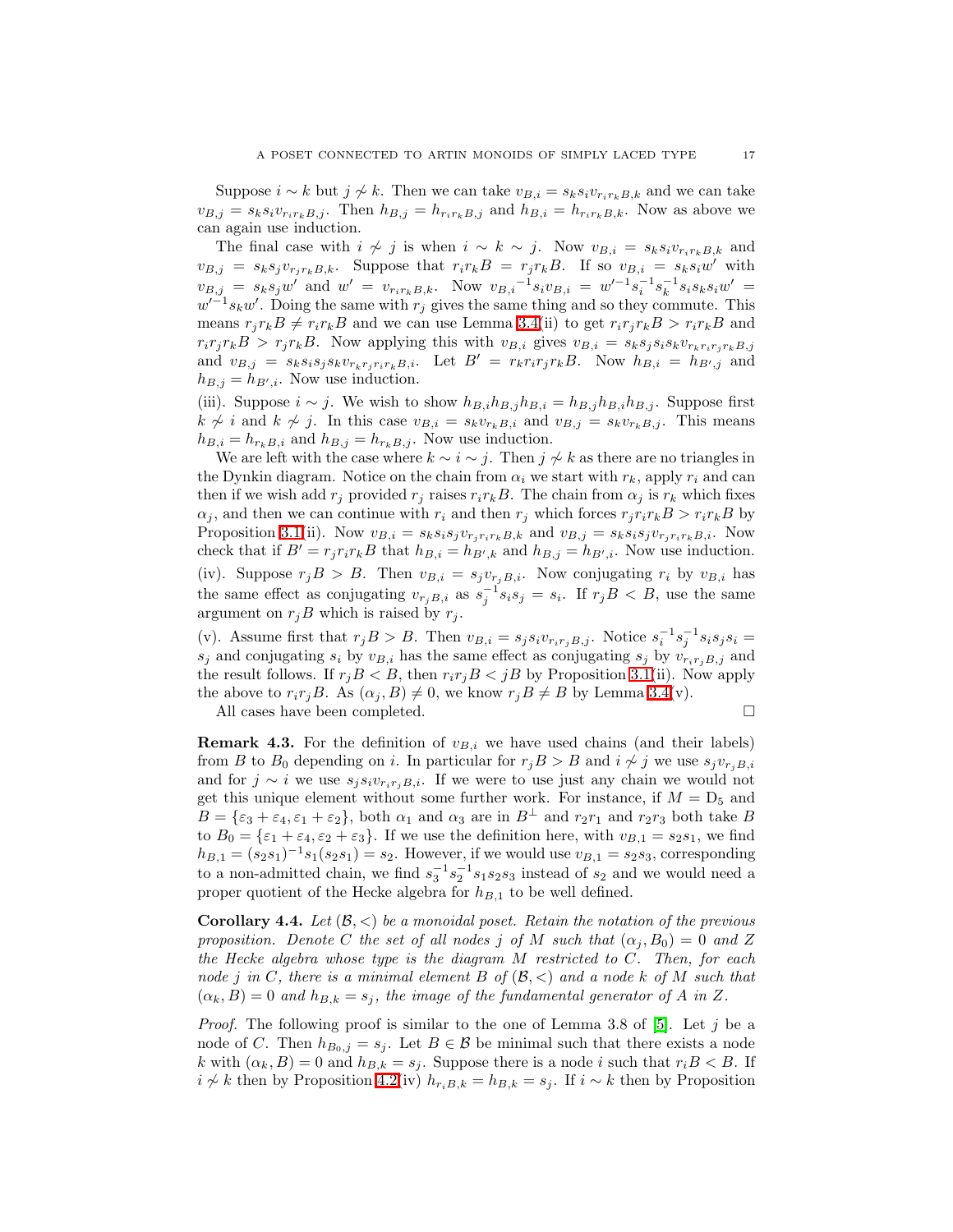$4.2(v)$  $4.2(v)$   $h_{r_kr_iB,i} = h_{B,k} = s_j$  and by Proposition [3.1\(](#page-6-0)ii),  $r_kr_iB < B$ . Both cases contradict the minimal choice of B, so B must be a minimal element of  $(\mathcal{B}, \langle)$ .

<span id="page-17-0"></span>**Example 4.5.** Suppose  $M$  is a connected simply laced diagram. Then the type of C as defined in Corollary [4.4](#page-16-0) is given in Table [2.](#page-5-0) We deal with two series in particular.

If  $M = A_{n-1}$  and B is the W-orbit of  $\{\alpha_1, \alpha_3, \dots, \alpha_{2p-1}\}\,$ , then

$$
B_0 = \{ \varepsilon_1 - \varepsilon_{n-p+1}, \varepsilon_2 - \varepsilon_{n-p+2}, \dots, \varepsilon_p - \varepsilon_n \}
$$
 and  

$$
C = \{ \alpha_{p+1}, \alpha_{p+2}, \dots, \alpha_{n-p-1} \}.
$$

Therefore, the Hecke algebra Z is of type  $A_{n-2p-1}$ .

If  $M = D_n$  and B is the W-orbit of  $\{\alpha_1, \alpha_3, \dots, \alpha_{2p-1}\},\$  then

$$
B_0 = \{ \varepsilon_1 + \varepsilon_{2p}, \varepsilon_2 + \varepsilon_{2p-1}, \dots, \varepsilon_p + \varepsilon_{p+1} \}
$$
 and  

$$
C = \{ \alpha_p, \alpha_{2p+1}, \alpha_{2p+2}, \dots, \alpha_n \}.
$$

The Hecke algebra Z has type  $A_1D_{n-2p}$  (where  $D_1$  is empty and  $D_2 = A_1A_1$ ).

## 5. The Monoid Action

Let  $\beta$  be an admissible W-orbit of sets of mutually orthogonal positive roots, let  $(\mathcal{B}, <)$  be the corresponding monoidal poset (cf. Proposition [3.1\)](#page-6-0), let  $B_0$  be the maximal element of  $(B, <)$  (cf. Corollary [3.6\)](#page-11-0), and let C be the set of nodes i of M with  $\alpha_i \in B_0^{\perp}$ . As before (Proposition [4.2\)](#page-15-0), Z is the Hecke algebra over  $\mathbb{Q}(m)$  of type C. These are listed in Table 1 under column C. In analogy to the developments in [\[5\]](#page-21-0) we define a free right Z-module V with basis  $x_B$  indexed by the elements B of B. By Lemma [4.1](#page-13-0) the linear transformations  $\tau_i$  of [\(1\)](#page-1-1) are completely determined. We are ready to prove the main theorem.

Proof of Theorem [1.1.](#page-1-2) Let M be connected (see a remark following the theorem). We need to show that the braid relations hold for  $\tau_i$  and  $\tau_j$ , that is, they commute if  $i \nsim j$  and  $\tau_i \tau_j \tau_i = \tau_j \tau_i \tau_j$  if  $i \sim j$ .

Take  $B \in \mathcal{B}$ . By linearity, it suffices to check the actions on  $x_B$ . We first dispense with the case in which either  $\tau_i x_B$  or  $\tau_j x_B$  is 0. This happens if B contains  $\alpha_i$  or  $\alpha_i$ . If both roots are in B both images are 0 and the relations hold.

Suppose then that  $\alpha_i$  is in B but  $\alpha_j$  is not in B. Consider first the case in which  $i \nsim j$ . Then  $\tau_i x_B = 0$  and so  $\tau_j \tau_i x_B = 0$ . Now  $\tau_j x_B$  is in the span of  $x_B$  and  $x_{r_jB}$ . Notice as  $(\alpha_i, \alpha_j) = 0$  that  $\alpha_i$  is in  $r_jB$  as well as B and so  $\tau_i\tau_jx_B = 0$  also. Suppose  $i \sim j$ . Clearly  $\tau_i \tau_j \tau_i x_B = 0$  as  $\tau_i x_B = 0$ . As  $\alpha_i \in B$ , the root  $\alpha_i + \alpha_j$ belongs to  $r_jB$ . Also  $r_j$  raises B as a height one element,  $\alpha_i$ , becomes height 2. This means  $\tau_j x_B = x_{r_iB} - mx_B$ . If  $r_i$  lowers  $r_j B$ ,  $\tau_i x_{r_iB} = x_{r_i r_jB}$ . But  $r_i r_j B$ contains  $r_i(\alpha_i + \alpha_j) = \alpha_j$ , so  $\tau_j x_{r_i r_j B} = 0$ . Also  $\tau_i x_B = 0$  as  $\alpha_i \in B$ . This proves the result unless  $\tau_i$  raises  $\tau_j B$ . We know  $\tau_i$  takes the root  $\alpha_i + \alpha_j$  to  $\alpha_j$  and so lowers a root of height 2. The only way  $r_i$  could raise  $r_jB$  is if  $r_jB$  contained an  $\alpha_k$  with  $k \sim i$ . This would be  $r_j \beta$  for  $\beta \in B$ . If  $r_j \beta = \beta$  we would have  $\alpha_k \in B$  but all elements of B except  $\alpha_i$  are orthogonal to  $\alpha_i$ . This means  $\alpha_k$  is not orthogonal to  $\alpha_j$  and we have  $j \sim k$ ,  $j \sim i$ , and  $i \sim k$  a contraction as there are no triangles in the Dynkin diagram. We conclude that the braid relations hold if either  $\tau_i$  or  $\tau_j$ annihilates  $x_B$ .

We now consider the cases in which  $i \nsim j$  with neither  $\alpha_i$  nor  $\alpha_j$  being in B. We wish to show  $\tau_i \tau_j = \tau_j \tau_i$ .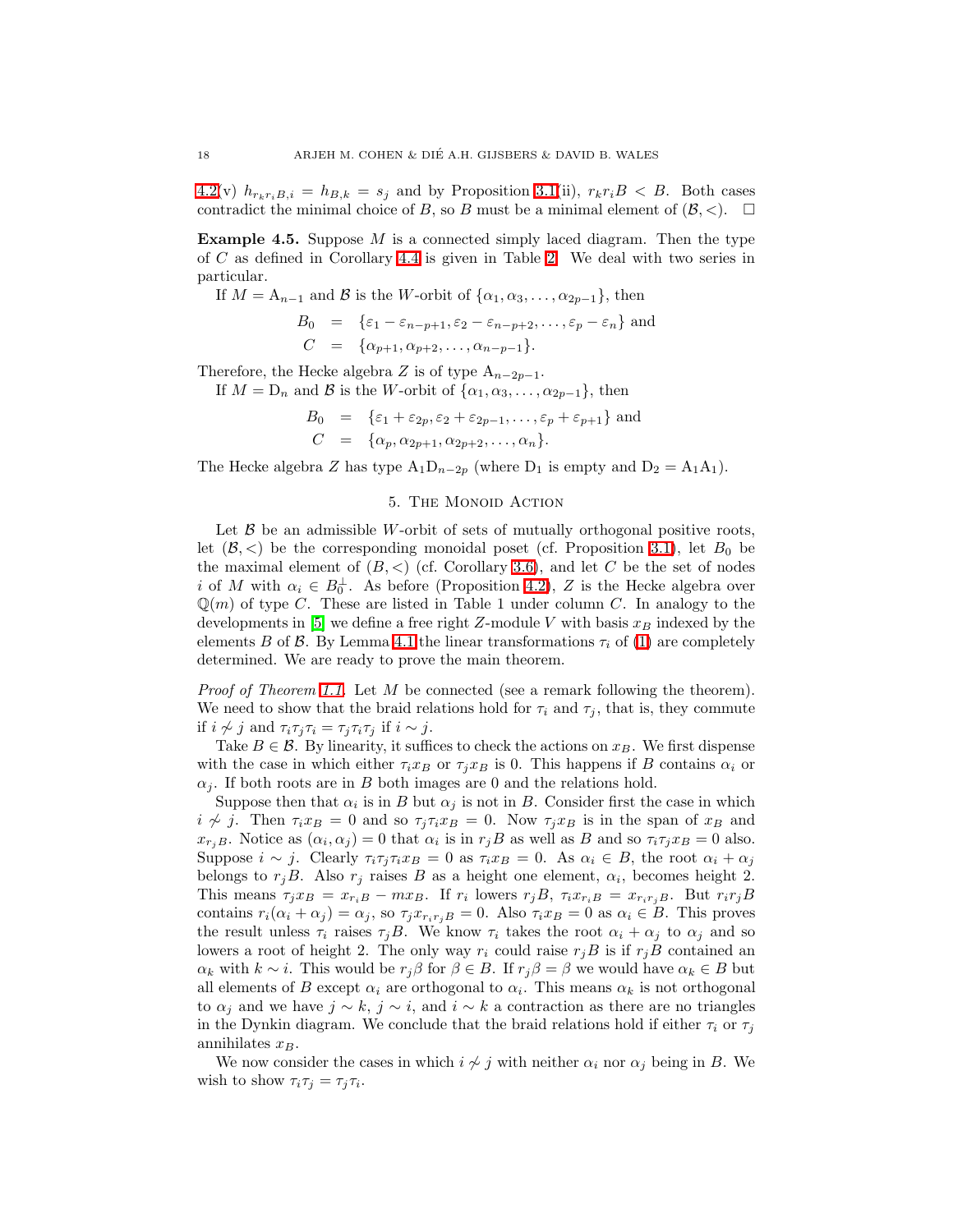We suppose first that both  $\alpha_i$  and  $\alpha_j$  are in  $B^{\perp}$ . This means that  $\tau_i x_B = x_B h_{B,i}$ and that  $\tau_j x_B = x_B h_{B,j}$ . We need only ensure that  $h_{B,i}$  and  $h_{B,j}$  commute, which is Proposition [4.2\(](#page-15-0)ii).

Suppose now that  $\alpha_i$  is in  $B^{\perp}$  and  $\alpha_j$  is not in  $B^{\perp}$ . In this case  $\tau_j \tau_i x_B =$  $\tau_i x_B h_{B,i}$ . Also  $\tau_j x_B = x_{r_jB} - \delta m x_B$  where  $\delta$  is 0 or 1. This gives

$$
\tau_j \tau_i x_B = (x_{r_j B} - \delta m x_B) h_{B,i}.
$$

We also get  $\tau_i \tau_j x_B = \tau_i x_{r_i B} - \delta m \tau_i x_B$ . Notice  $\alpha_i \in B^{\perp}$  and  $i \nsim j$  imply  $\alpha_i \in B$  $(r_jB)^{\perp}$ . In particular

$$
\tau_i \tau_j x_B = x_{r_j B} h_{r_j B, i} - \delta m x_B h_{B, i}.
$$

In order for this to be  $\tau_j \tau_i x_B$  we need  $h_{r_iB,i} = h_{B,i}$ , which is satisfied by Proposition  $4.2(iv).$  $4.2(iv).$ 

We are left with the case in which neither  $\alpha_i$  nor  $\alpha_j$  is in B or in B<sup>⊥</sup>. In this case the relevant actions are  $\tau_i$  on  $x_B$  and  $\tau_j$  on  $x_B$ . If  $r_iB = r_jB$  it is clear  $\tau_i$  and  $\tau_i$  commute. This gives the table

| $\tau_i$ on $x_B$ | $\tau_i$ on $x_B$ | $\tau_i \tau_j x_B = \tau_j \tau_i x_B$               |
|-------------------|-------------------|-------------------------------------------------------|
| lower             | lower             | $x_{r_i r_i B}$                                       |
| lower             | raise             | $x_{r_i r_j} B - m x_{r_i B}$                         |
| raise             | raise             | $x_{r_i r_j B} - m x_{r_i B} - m x_{r_i B} + m^2 x_B$ |

Notice that  $\alpha_i \notin (r_j B)^{\perp}$  as  $\alpha_i \notin B^{\perp}$ . Similarly  $\alpha_j \notin (r_i B)^{\perp}$ .

Suppose first that  $\tau_i$  and  $\tau_j$  both lower B. By Proposition [3.1\(](#page-6-0)iii) this means  $\tau_i$ also lowers  $r_iB$  and  $\tau_i$  lowers  $r_iB$ . Now

$$
\tau_i \tau_j x_B = \tau_i x_{r_i B} = x_{r_i r_j B}.
$$

The same result occurs in the reverse order as  $r_i$  and  $r_j$  commute.

Suppose next that  $\tau_i$  and  $\tau_j$  both raise B. Then by Lemma [3.4\(](#page-9-1)ii),  $\tau_i$  raises  $r_jB$ and  $\tau_i$  raises  $r_iB$ . In particular we have

$$
\tau_j \tau_i x_B = \tau_j (x_{r_i B} - m x_B) = x_{r_j r_i B} - m x_{r_i B} - m x_{r_j B} + m^2 x_B.
$$

The same is true for the reverse order.

Suppose then  $\tau_i$  lowers B and  $\tau_j$  raises B. By Lemma [3.4\(](#page-9-1)i), applied to  $\{\tau_i B \leq \tau_i B\}$  $B < \tau_i B$ , the reflection  $r_i$  also lowers  $r_i B$  and  $r_j$  raises  $r_i B$ . This means

$$
\tau_i \tau_j x_B = \tau_i (x_{r_j B} - m x_B) = x_{r_i r_j B} - m x_{r_i B}.
$$

In the other order

$$
\tau_j \tau_i x_B = \tau_j x_{r_i B} = x_{r_j r_i B} - m x_{r_i B}.
$$

These are the same. Notice here the assumptions imply  $r_iB \neq r_jB$  and  $r_ir_jB \neq B$ . We conclude that  $\tau_i$  and  $\tau_j$  commute whenever  $i \not\sim j$ .

We now suppose  $i \sim j$  and wish to show  $\tau_i \tau_j \tau_i = \tau_j \tau_i \tau_j$ . Suppose first  $\alpha_i$  and  $\alpha_i$  are in  $B^{\perp}$ . Then  $\tau_i x_B = x_B h_{B,i}$  and  $\tau_i x_B = x_B h_{B,i}$ . The condition needed is  $h_{B,i}h_{B,j}h_{B,i} = h_{B,j}h_{B,i}h_{B,j}$ , which is Proposition [4.2\(](#page-15-0)iii).

Suppose now  $i \sim j$  and  $\alpha_i \in B^{\perp}$  but  $\alpha_j \notin B^{\perp}$ . We are still asssuming neither  $\alpha_i$  nor  $\alpha_j$  is in B. The relevant data here are the actions of  $r_j$  on B and  $r_i$  on  $r_jB$ . The table below handles the cases where  $r_j$  lowers B and  $r_i$  lowers  $r_jB$  as well as those where  $r_j$  raises B and  $r_i$  raises  $r_jB$ . The other cases, of  $r_i$  raising  $r_jB$  when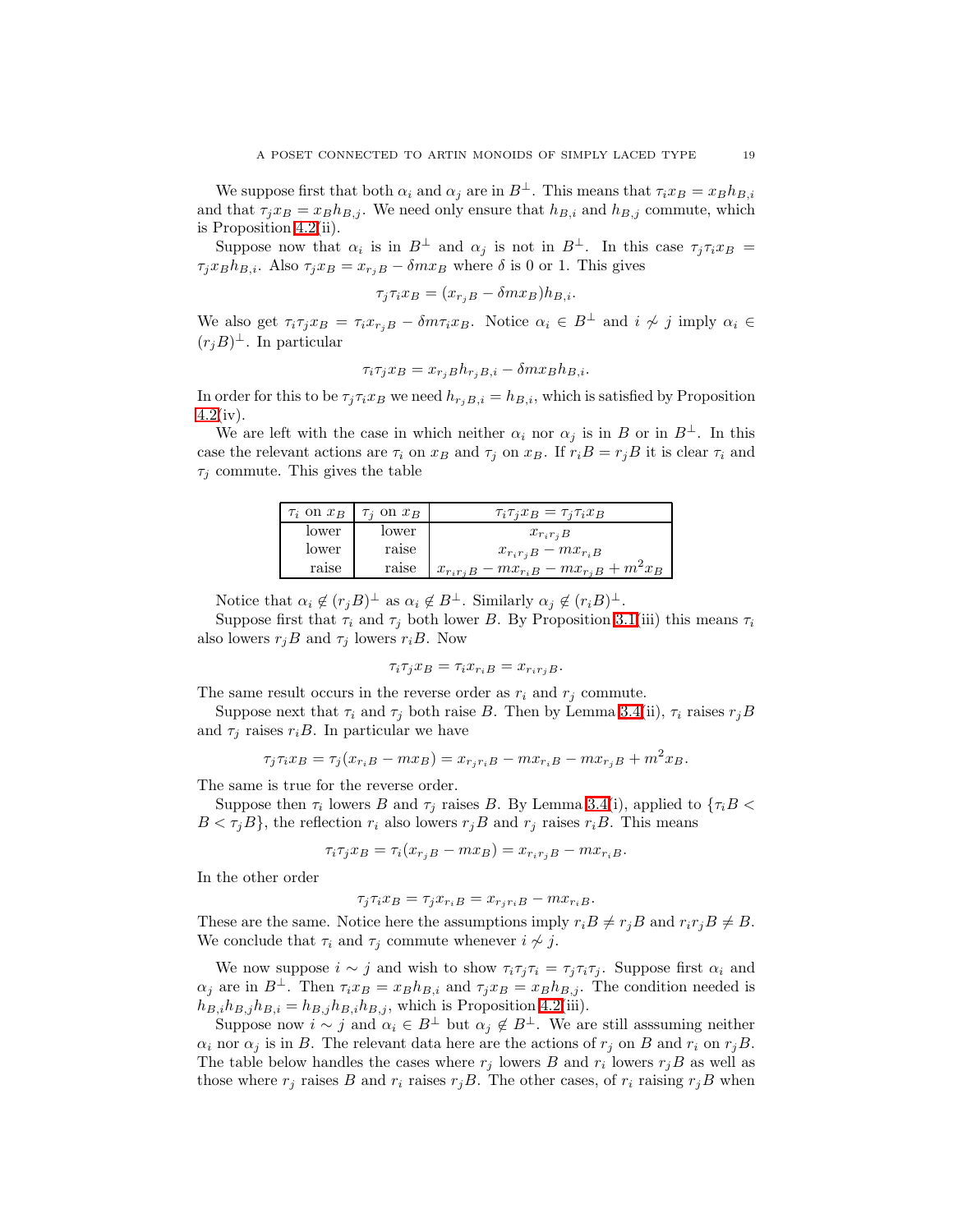$r_j$  lowers B and of  $r_i$  lowering  $r_jB$  when  $r_i$  raise B, are ruled out by Condition (ii) of Proposition [3.1.](#page-6-0)

| $r_i$ on $r_i B \mid r_i$ on B |       | $\tau_i \tau_j \tau_i x_B$                                                        |
|--------------------------------|-------|-----------------------------------------------------------------------------------|
| lower                          | lower | $x_{r_i r_j} B h_{r_i r_j} B_{,j} = x_{r_i r_j} B h_{B,i}$                        |
| raise                          | raise | $x_{r_i r_j} B h_{r_i r_j} B_{i,j} - m x_B - x_{r_j} B h_{B,i} + m^2 x_B h_{B,i}$ |

Notice that  $\alpha_i \notin (r_j B)^{\perp}$  as if  $(\alpha_j, \beta) \neq 0$ , then  $(\alpha_i, r_j \beta) = (\alpha_i, \beta - (\alpha_j, \beta)\alpha_j) =$  $(\alpha_j, \beta) \neq 0.$ 

Suppose first  $r_j$  lowers B and  $r_i$  lowers  $r_jB$  as in the first row. Then

$$
\tau_j \tau_i \tau_j x_B = \tau_j \tau_i x_{r_j B} = \tau_j x_{r_i r_j B} = x_{r_i r_j B} h_{r_i r_j B, j}.
$$

Note here  $\alpha_j \in (r_i r_j B)^{\perp}$  by application of  $r_i r_j$  to  $\alpha_i \in B^{\perp}$ . Also

$$
\tau_i \tau_j \tau_i x_B = \tau_i \tau_j x_B h_{B,i} = \tau_i x_{r_j} h_{B,i} = x_{r_i r_j} h_{B,i}.
$$

Now the braid relation is satisfied according to Proposition  $4.2(v)$ .

Suppose  $r_j$  raises B and  $r_i$  raises  $r_jB$ .

$$
\tau_i \tau_j \tau_i x_B = \tau_i \tau_j x_B h_{B,i}
$$
  
\n
$$
= \tau_i (x_{r_j B} - m x_B) h_{B,i}
$$
  
\n
$$
= (x_{r_i r_j B} - m x_{r_j B} - m x_B h_{B,i}) h_{B,i}
$$
  
\n
$$
= x_{r_i r_j B} h_{B,i} - m x_{r_j B} h_{B,i} - m x_B h_{B,i}^2
$$
  
\n
$$
= x_{r_i r_j B} h_{B,i} - m x_{r_j B} h_{B,i} - m x_B + m^2 x_B h_{B,i}
$$

Here we used  $h_{B,i}^2 = 1 - mh_{B,i}$ . In the other order we have

$$
\tau_j \tau_i \tau_j x_B = \tau_j \tau_i (x_{r_j B} - m x_B)
$$
  
=  $\tau_j (x_{r_i r_j B} - m x_{r_j B} - m x_B h_{B,i})$   
=  $x_{r_i r_j B} h_{r_i r_j B,j} - m x_B - m (x_{r_j B} - m x_B) h_{B,i}$   
=  $x_{r_i r_j B} h_{r_i r_j B,j} - m x_B - m x_{r_j B} h_{B,i} + m^2 x_B h_{B,i}.$ 

Once again we need  $h_{r_i r_j B,j} = h_{B,i}$  which is Proposition [4.2\(](#page-15-0)v).

We can finally consider the case in which  $i \sim j$  and neither  $\alpha_i$  nor  $\alpha_j$  is in  $B^{\perp} \cup B$ . Here relevant data are the actions of  $r_i$  and  $r_j$  on B, where for the first row we assume  $\alpha_i + \alpha_j \notin B$  (for otherwise, each side equals zero).

| $r_i$ on $B$ | $r_i$ on B | $\tau_i \tau_j \tau_i x_B$                             |
|--------------|------------|--------------------------------------------------------|
| lower        | lower      | $x_{r_i r_i B}$                                        |
| lower        | raise      | done below                                             |
| raise        | raise      | $x_{r_i r_j r_i B} - m(x_{r_i r_i B} + x_{r_i r_j B})$ |
|              |            | $+m^2(x_{r_iB}+x_{r_iB})-(m^3+m)x_B$                   |

We start with the first row in which both  $r_i$  and  $r_j$  lower B. We may assume  $r_iB \neq r_jB$  or  $\tau_i$  and  $\tau_j$  act on  $x_B$  and  $x_{r_iB}$  in the same way. By Proposition [3.1\(](#page-6-0)iv) and Lemma [3.2](#page-8-0) all the actions we encounter are lowering actions. Therefore,

$$
\tau_i \tau_j \tau_i x_B = \tau_i \tau_j x_{r_i B} = \tau_i x_{r_j r_i B} = x_{r_i r_j r_i B}.
$$

This gives the same result with the other product.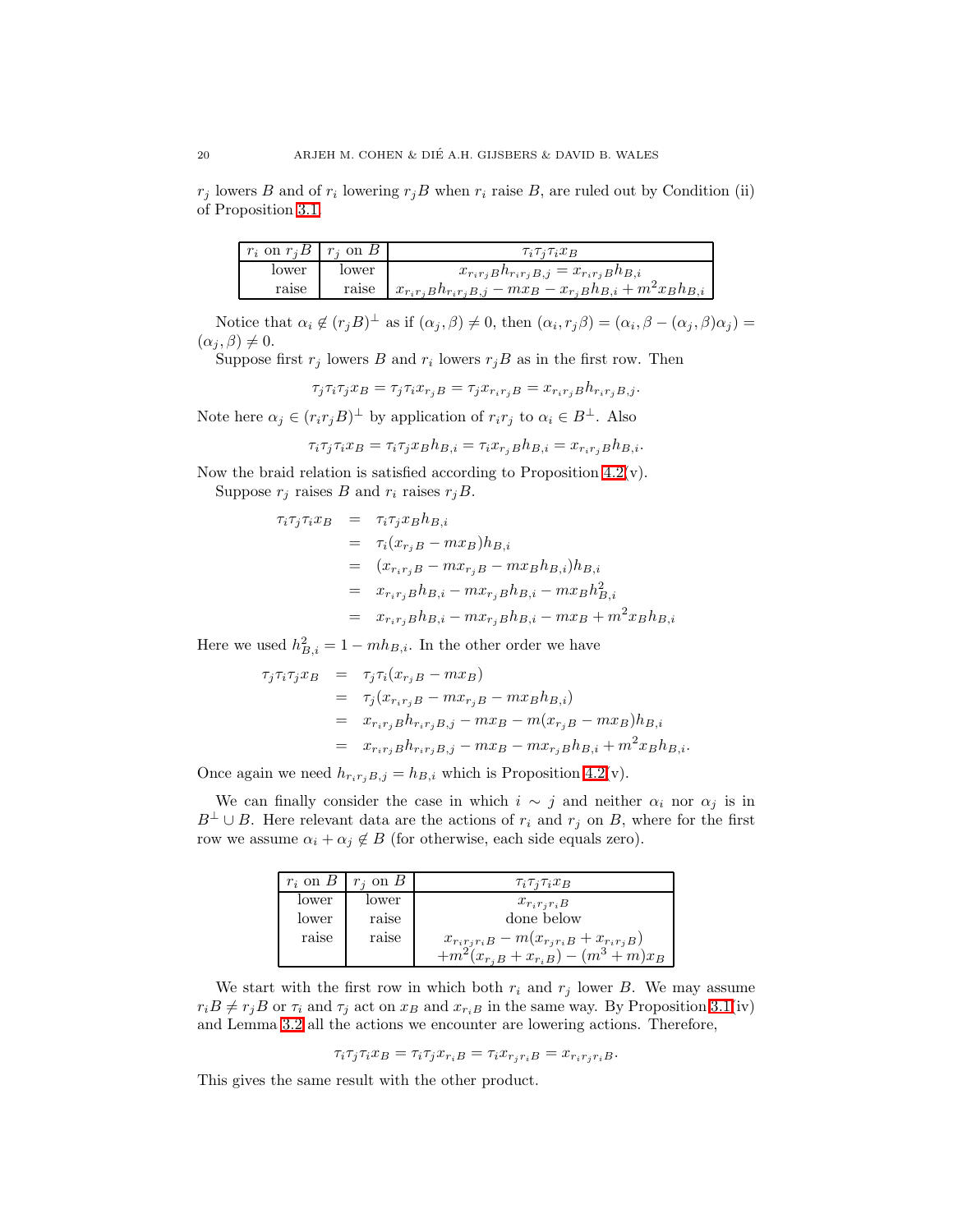Next take the bottom row in which both  $r_i$  and  $r_j$  raise B. By Lemma [3.4](#page-9-1) (iii), the actions we encounter are all raising actions.

$$
\tau_i \tau_j \tau_i x_B = \tau_i \tau_j (x_{r_iB} - mx_B)
$$
  
\n
$$
= \tau_i (x_{r_jr_iB} - mx_{r_iB} - m(x_{r_jB} - mx_B))
$$
  
\n
$$
= x_{r_ir_jr_iB} - mx_{r_jr_iB} - mx_B
$$
  
\n
$$
-m(x_{r_ir_jB} - mx_{r_jB}) + m^2(x_{r_iB} - mx_B)
$$
  
\n
$$
= x_{r_ir_jr_iB} - m(x_{r_jr_iB} + x_{r_ir_jB})
$$
  
\n
$$
+ m^2(x_{r_jB} + x_{r_iB}) - (m^3 + m)x_B.
$$

This also gives the same result with the other product.

We now tackle the remaining cases. Here  $r_i$  lowers  $B$  and  $r_j$  raises  $B$ . There are two cases depending on how  $r_j$  acts on  $r_iB$ .

|       |       | $r_i$ on $B \mid r_i$ on $B \mid r_i$ on $r_i B \mid r_i$ | $\tau_i \tau_j \tau_i x_B = \tau_j \tau_i \tau_j x_B$         |
|-------|-------|-----------------------------------------------------------|---------------------------------------------------------------|
| lower | raise | raise                                                     | $x_{r_i r_j r_i B} - m x_{r_j r_i B} - m (x_B - m x_{r_i B})$ |
| lower | raise | lower                                                     | $x_{r_i r_i r_j} B - mx_{r_i r_i B}$                          |

Consider first the second row, where  $r_j$  lowers  $r_iB$ . By the Lemma [3.4\(](#page-9-1)iv) applied to  $r_i r_j B$ , this means  $r_i$  raises  $r_j r_i B$  and the remaining raising and lowering actions can be determined by this. Notice  $r_j r_i B \neq B$ , for otherwise  $r_i B = r_j B$  which is not consistent with the assumption.

$$
\tau_i \tau_j \tau_i x_B = \tau_i \tau_j x_{r_i B}
$$
  
= 
$$
\tau_i x_{r_j r_i B}
$$
  
= 
$$
x_{r_i r_j r_i B} - m x_{r_j r_i B}
$$

For the other product

$$
\tau_j \tau_i \tau_j x_B = \tau_j \tau_i (x_{r_j B} - m x_B)
$$
  
= 
$$
\tau_j (x_{r_i r_j B} - m x_{r_i B})
$$
  
= 
$$
x_{r_j r_i r_j B} - m x_{r_j r_i B}
$$

These are the same as indicated in the table.

For the first row suppose next that  $r_j$  raises  $r_iB$ . By Lemma [3.4\(](#page-9-1)iii) applied to  $r_iB$ ,  $r_j$  raises  $r_iB$ ,  $r_i$  raises  $r_jr_iB$ ,  $r_j$  lowers  $r_ir_jB$  and  $r_i$  raises  $r_jB$ . Again we use  $B \neq r_i r_i B$ .

$$
\tau_i \tau_j \tau_i x_B = \tau_i \tau_j x_{r_i B}
$$
  
= 
$$
\tau_i (x_{r_j r_i B} - m x_{r_i B})
$$
  
= 
$$
x_{r_i r_j r_i B} - m x_{r_j r_i B} - m (x_B - m x_{r_i B}).
$$

For the other product

$$
\tau_j \tau_i \tau_j x_B = \tau_j \tau_i (x_{r_j B} - m x_B)
$$
  
= 
$$
\tau_j (x_{r_i r_j B} - m x_{r_j B} - m x_{r_i B})
$$
  
= 
$$
x_{r_j r_i r_j B} - m x_B - m (x_{r_j r_i B} - m x_{r_i B}).
$$

This gives the same for either product.

These are also the same as indicated in the table finishing the last case. In particular Theorem [1.1](#page-1-2) has been proven.